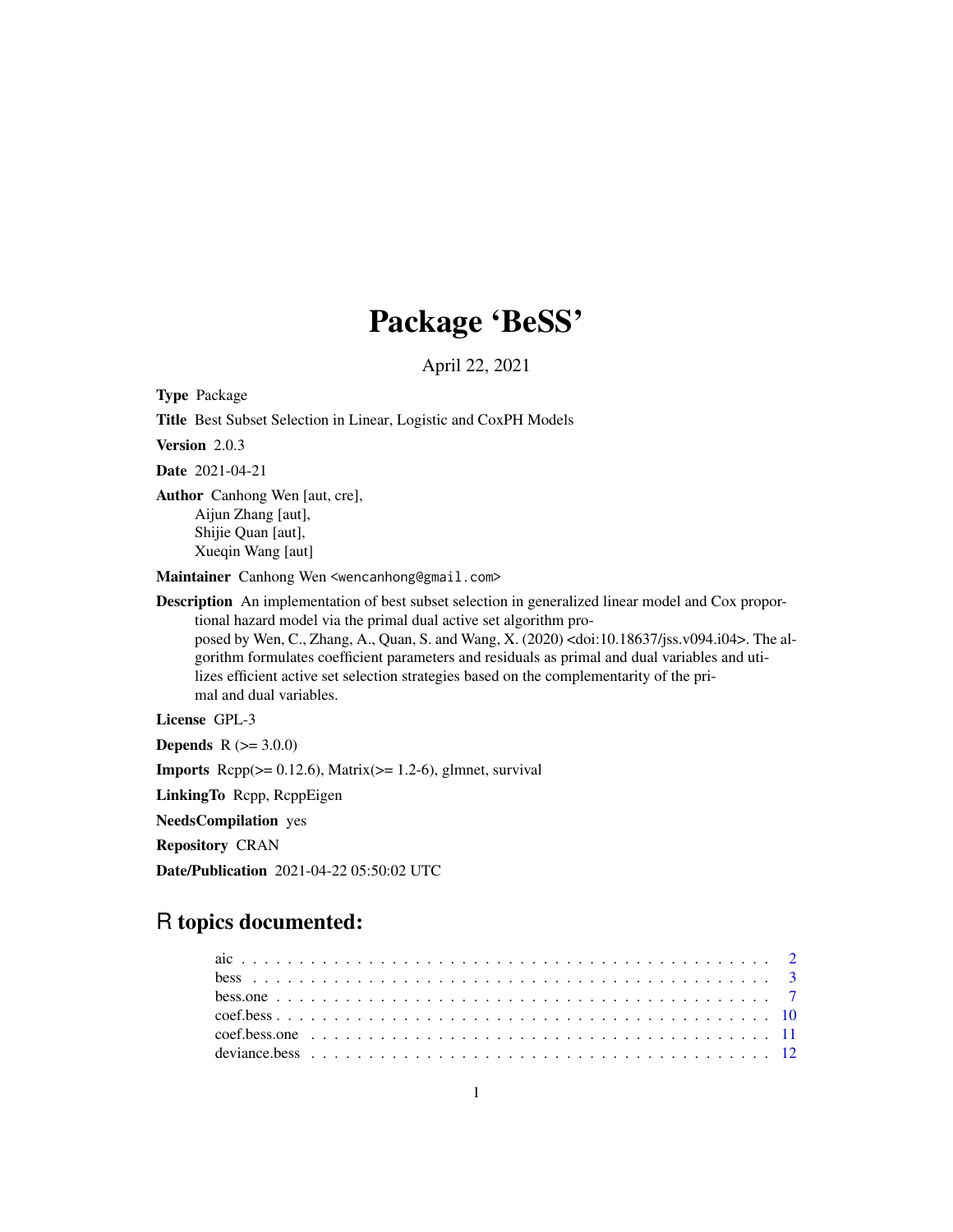<span id="page-1-0"></span>

| Index |  |
|-------|--|
|       |  |
|       |  |
|       |  |
|       |  |
|       |  |
|       |  |
|       |  |
|       |  |
|       |  |
|       |  |
|       |  |
|       |  |
|       |  |
|       |  |

aic *Extract the IC from a "bess" object.*

# Description

These functions are used by bess to compute Information Criteria from a fitted model object.

# Usage

```
aic(object,...)
bic(object,...)
ebic(object,...)
```
# Arguments

| object                  | Output from the bess function or the bess, one function. |
|-------------------------|----------------------------------------------------------|
| $\cdot$ $\cdot$ $\cdot$ | Additional arguments affecting the predictions produced. |

#### Value

The value of Information Criteria extracted from the "bess" object.

# Author(s)

Canhong Wen, Aijun Zhang, Shijie Quan, and Xueqin Wang.

# References

Wen, C., Zhang, A., Quan, S. and Wang, X. (2020). BeSS: An R Package for Best Subset Selection in Linear, Logistic and Cox Proportional Hazards Models, *Journal of Statistical Software*, Vol. 94(4). doi:10.18637/jss.v094.i04.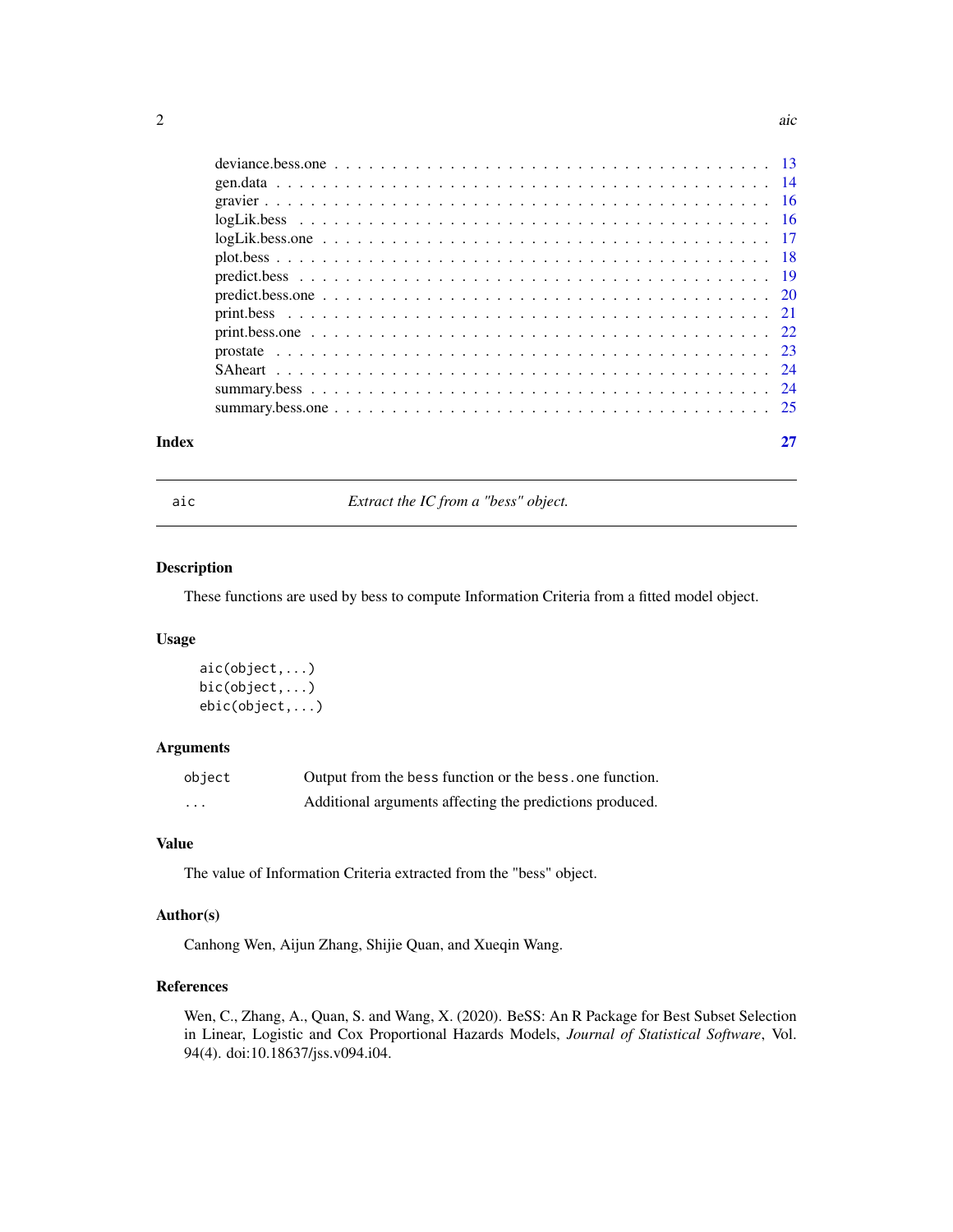<span id="page-2-0"></span>bess 3

# See Also

[bess](#page-2-1), [bess.one](#page-6-1)

# Examples

```
data <- gen.data(500, 20, family = "gaussian", 10, 0.2, 1)
fit <- bess(data$x, data$y, family = "gaussian")
aic(fit)
bic(fit)
ebic(fit)
```
<span id="page-2-1"></span>

#### bess *Best subset selection*

# Description

Best subset selection for generalized linear model and Cox's proportional model.

# Usage

```
bess(x, y, family = c("gaussian", "binomial", "cox"),method = "gsection", s.min = 1,
     s.max,
     s.list,
     K.max = 20,max.steps = 15,
     glm.max = 1e6,\cos \cdot \text{max} = 20,
 factor = NULL,
     epsilon = 1e-4,
weights=rep(1,nrow(x)))
```
# Arguments

| $\boldsymbol{\mathsf{x}}$ | Input matrix, of dimension n x p; each row is an observation vector.                                                                                                                                                                                                                                                                                                                                          |
|---------------------------|---------------------------------------------------------------------------------------------------------------------------------------------------------------------------------------------------------------------------------------------------------------------------------------------------------------------------------------------------------------------------------------------------------------|
| y                         | Response variable, of length n. For family="binomial" should be a factor with<br>two levels. For family="cox", y should be a two-column matrix with columns<br>named 'time' and 'status'.                                                                                                                                                                                                                     |
| family                    | One of the GLM or Cox models. Either "gaussian", "binomial", or "cox", de-<br>pending on the response.                                                                                                                                                                                                                                                                                                        |
| method                    | Methods to be used to select the optimal model size. For method = "sequential",<br>we solve the best subset selection problem for each s in $1, 2, \ldots, s_{max}$ . At each<br>model size s, we run the bess function with a warm start from the last solution<br>with model size $s - 1$ . For method = "g section", we solve the best subset<br>selection problem with a range non-coninuous model sizes. |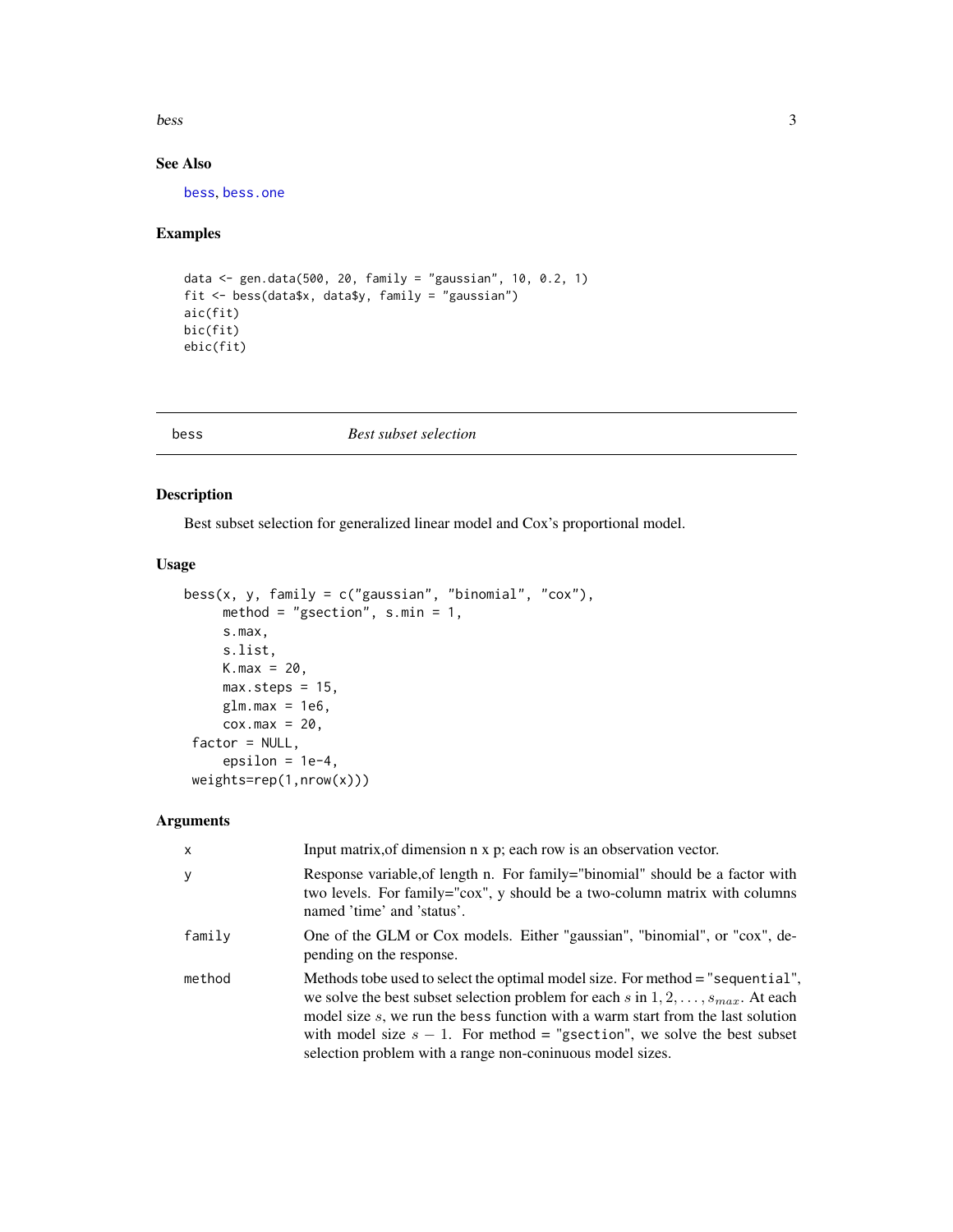| s.min               | The minimum value of model sizes. Only used for method = "gsection". De-<br>fault is 1.                                                                                                                                                 |
|---------------------|-----------------------------------------------------------------------------------------------------------------------------------------------------------------------------------------------------------------------------------------|
| $s$ . max           | The maximum value of model sizes. Only used for method = "gsection". De-<br>fault is min $p, n/\log(n)$ .                                                                                                                               |
| s.list              | A list of sequential value representing the model sizes. Only used for method $=$<br>"sequential".Default is $(1, \min p, n/\log(n))$ .                                                                                                 |
| K.max               | The maximum iterations used for method $=$ "g section"                                                                                                                                                                                  |
| max.steps           | The maximum number of iterations in bess function. In linear regression, only<br>a few steps can gurantee the convergence. Default is 15.                                                                                               |
| glm.max             | The maximum number of iterations for solving the maximum likelihood prob-<br>lem on the active set at each step in the primal dual active set algorithm. Only<br>used in the logistic regression for family="binomial". Default is 1e6. |
| $\cos \theta$ . max | The maximum number of iterations for solving the maximum partial likelihood<br>problem on the active set at each step in the primal dual active set algorithm.<br>Only used in Cox's model for family="cox". Default is 20.             |
| factor              | Which variable to be factored. Should be NULL or a numeric vector.                                                                                                                                                                      |
| epsilon             | The tolerance for an early stoping rule in the method "sequential". The early<br>stopping rule is defined as $  Y - X\beta  /n \le \epsilon$ .                                                                                          |
| weights             | Observation weights. Default is 1 for each observation                                                                                                                                                                                  |

#### Details

The best subset selection problem with model size  $s$  is

 $\min_{\beta} -2logL(\beta)$  s.t.  $\|\beta\|_0 \leq s$ .

In the GLM case,  $logL(\beta)$  is the log-likelihood function; In the Cox model,  $logL(\beta)$  is the log parital likelihood function.

For each candiate model size, the best subset selection problem is solved by the primal dual active set(PDAS) algorithm, see Wen et al(2017) for details. This algorithm utilizes an active set updating strategy via primal and dual vairables and fits the sub-model by exploiting the fact that their support set are non-overlap and complementary. For the case of method = "sequential", we run the PDAS algorithm for a list of sequential model sizes and use the estimate from last iteration as a warm start. For the case of method = "gsection", a golden section search technique is adopted to efficiently determine the optimal model size.

#### Value

A list with class attribute 'bess' and named components:

| family | Types of the model: "bess_gaussian" for linear model, "bess_binomial" for<br>logistic model and "bess_cox" for Cox model. |
|--------|---------------------------------------------------------------------------------------------------------------------------|
| beta   | The best fitting coefficients of size $s = 0, 1, \dots, p$ with the smallest loss func-<br>tion.                          |
| lambda | The lambda value in the Lagrangian form of the best subset selection problem<br>with model size of $s$ .                  |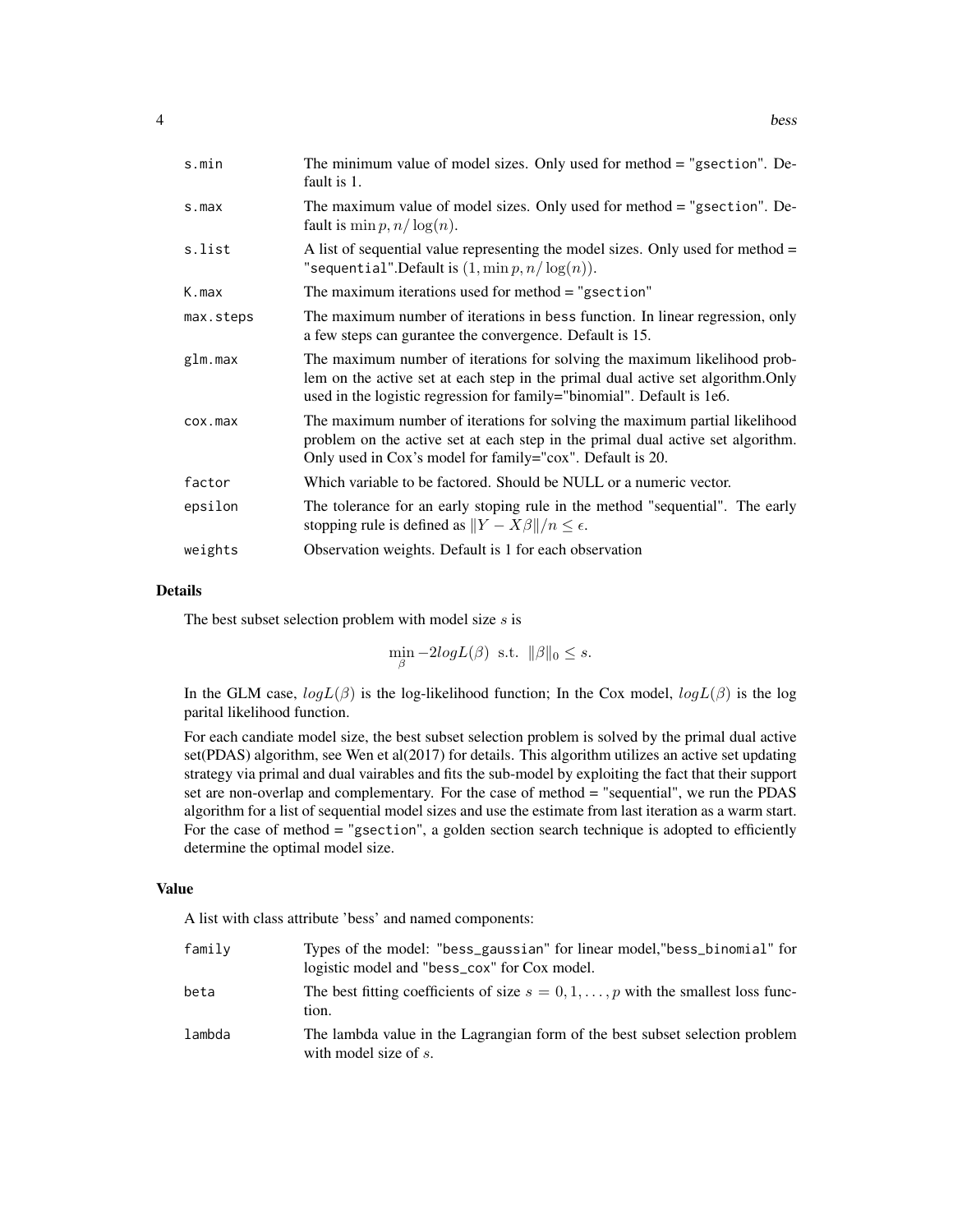<span id="page-4-0"></span>bess 5

| bestmodel    | The best fitted model, the class of which is "lm", "glm" or "coxph"      |
|--------------|--------------------------------------------------------------------------|
| deviance     | The value of $-2 \times logL$ .                                          |
| nulldeviance | The value of $-2 \times log L$ for null model.                           |
| AIC          | The value of $-2 \times log L + 2  \beta  _0$ .                          |
| BIC          | The value of $-2 \times log L + log(n)   \beta  _0$ .                    |
| EBIC         | The value of $-2 \times log L + (log(n) + 2 \times log(p))  \beta  _0$ . |
| factor       | Which variable to be factored. Should be NULL or a numeric vector.       |

# Author(s)

Canhong Wen, Aijun Zhang, Shijie Quan, and Xueqin Wang.

#### References

Wen, C., Zhang, A., Quan, S. and Wang, X. (2020). BeSS: An R Package for Best Subset Selection in Linear, Logistic and Cox Proportional Hazards Models, *Journal of Statistical Software*, Vol. 94(4). doi:10.18637/jss.v094.i04.

#### See Also

[bess.one](#page-6-1), [plot.bess](#page-17-1), [predict.bess](#page-18-1).

```
#--------------linear model--------------#
# Generate simulated data
n < -500p \le -20K < -10sigma <-1rho <- 0.2
data <- gen.data(n, p, family = "gaussian", K, rho, sigma)
# Best subset selection
fit1 <- bess(data$x, data$y, family = "gaussian")
print(fit1)
#coef(fit1, sparse=TRUE) # The estimated coefficients
bestmodel <- fit1$bestmodel
#summary(bestmodel)
# Plot solution path and the loss function
plot(fit1, type = "both", breaks = TRUE)
## Not run:
#--------------logistic model--------------#
# Generate simulated data
data <- gen.data(n, p, family="binomial", 5, rho, sigma)
# Best subset selection
```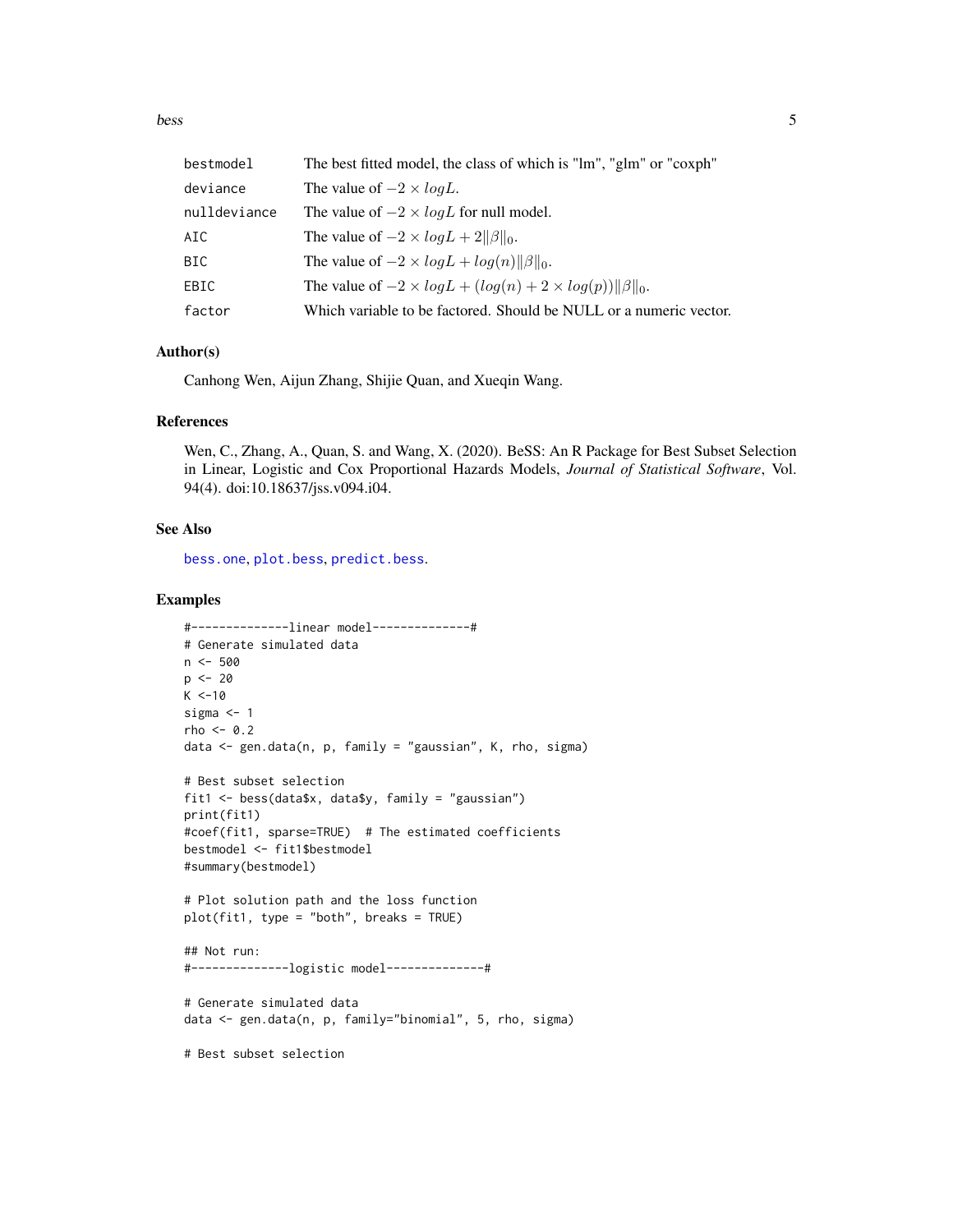```
fit2 <- bess(data$x, data$y, s.list = 1:10, method = "sequential",
             family = "binomial", epsilon = 0)
print(fit2)
#coef(fit2, sparse = TRUE)
bestmodel <- fit2$bestmodel
#summary(bestmodel)
# Plot solution path and the loss function
plot(fit2, type = "both", breaks = TRUE, K = 5)#--------------cox model--------------#
# Generate simulated data
data \leq gen.data(n, p, 5, rho, sigma, c = 10, family = "cox", scal = 10)
# Best subset selection
fit3 <- bess(data$x, data$y, s.list = 1:10, method = "sequential",
             family = "cox")print(fit3)
#coef(fit3, sparse = TRUE)
bestmodel <- fit3$bestmodel
#summary(bestmodel)
# Plot solution path and the loss function
plot(fit3, type = "both", breaks = TRUE, K = 5)
#----------------------High dimensional linear models--------------------#
p <- 1000
data <- gen.data(n, p, family = "gaussian", K, rho, sigma)
# Best subset selection
fit <- bess(data$x, data$y, method="sequential", family = "gaussian", epsilon = 1e-12)
# Plot solution path
plot(fit, type = "both", breaks = TRUE, K = 10)data("prostate")
x = \text{prostate}[,-9]
y = prostate[,9]
fit.group = bess(x, y, s.list = 1:ncol(x), factor = c("gleason"))#---------------SAheart---------------#
data("SAheart")
y = Shheart[, 5]x = Shheart[, -5]x$1d1[x$1d1<5] = 1x$1d1[x$1d1>=5&x$1d1<10]=2x$1d1[x$1d1>=10] = 3
```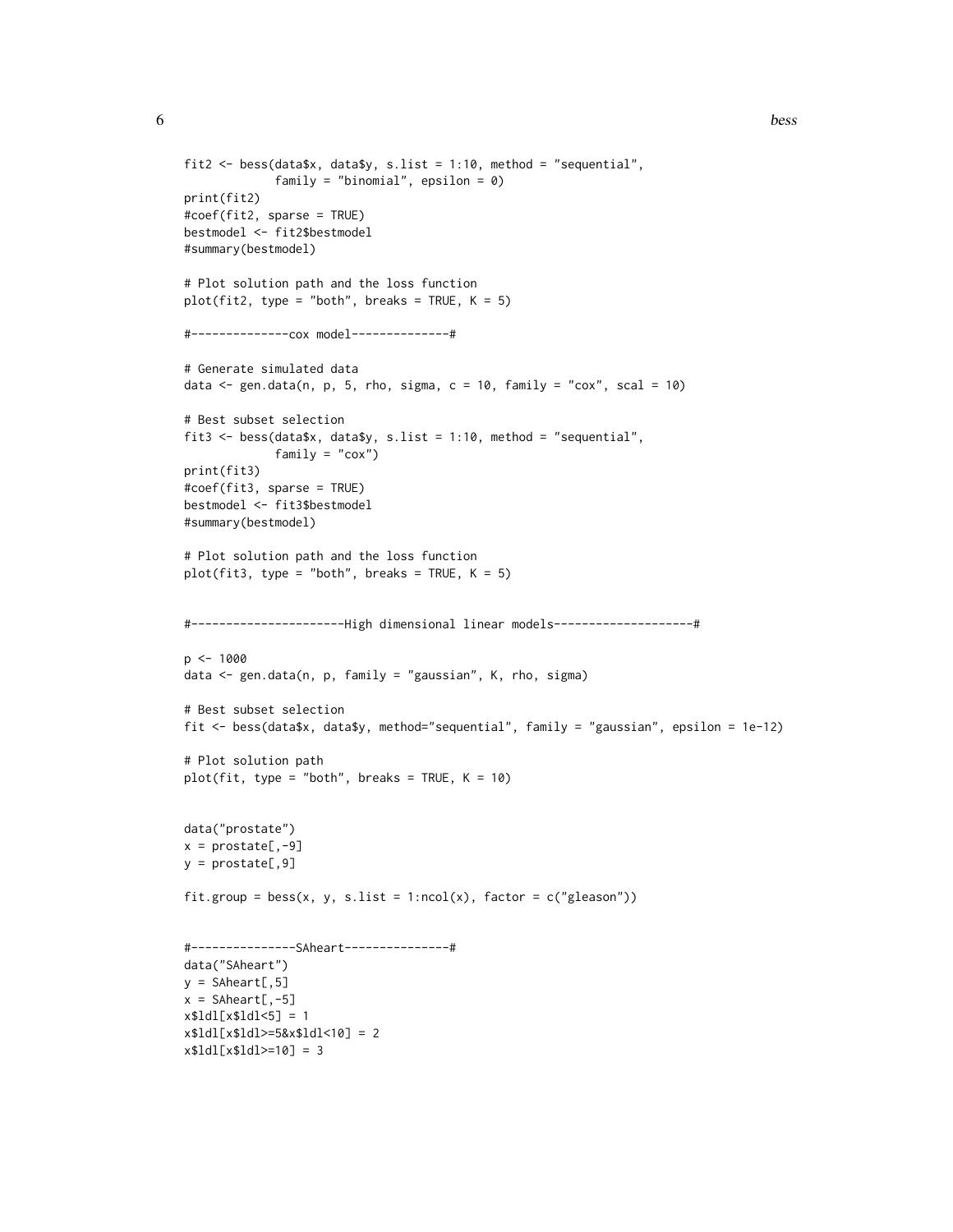#### <span id="page-6-0"></span>bess.one 7

```
fit.group = bess(x, y, s.list = 1:ncol(x), factor = c("ldl"), family = "binomial")
## End(Not run)
```
# <span id="page-6-1"></span>bess.one *Best subset selection with a specified model size*

# Description

Best subset selection with a specified model size for generalized linear models and Cox's proportional hazard model.

# Usage

```
bess.one(x, y, family = c("gaussian", "binomial", "cox"),
         s = 1,
         max.steps = 15,
         glm.max = 1e6,
         \cos \cdot \text{max} = 20,
         factor = NULL,
         weights = rep(1,nrow(x)),normalize = TRUE)
```
#### Arguments

| X         | Input matrix, of dimension n x p; each row is an observation vector.                                                                                                                                                                                                            |
|-----------|---------------------------------------------------------------------------------------------------------------------------------------------------------------------------------------------------------------------------------------------------------------------------------|
| У         | Response variable, of length n. For family $=$ "gaussian", y should be a vector<br>with continuous values. For family $=$ "binomial", y should be a factor with<br>two levels. For family $=$ "cox", y should be a two-column matrix with columns<br>named 'time' and 'status'. |
| S         | Size of the selected model. It controls number of nonzero coefficients to be al-<br>lowed in the model.                                                                                                                                                                         |
| family    | One of the ditribution function for GLM or Cox models. Either "gaussian",<br>"binomial", or "cox", depending on the response.                                                                                                                                                   |
| max.steps | The maximum number of iterations in the primal dual active set algorithm. In<br>most cases, only a few steps can gurantee the convergence. Default is 15.                                                                                                                       |
| glm.max   | The maximum number of iterations for solving the maximum likelihood prob-<br>lem on the active set. It occurs at each step in the primal dual active set algo-<br>rithm. Only used in the logistic regression for family $=$ "binomial". Default is<br>$1e+6.$                  |
| cox.max   | The maximum number of iterations for solving the maximum partial likelihood<br>problem on the active set. It occurs at each step in the primal dual active set<br>algorithm. Only used in Cox model for family $=$ "cox". Default is 20.                                        |
| weights   | Observation weights. Default is 1 for each observation                                                                                                                                                                                                                          |
| factor    | Which variable to be factored. Should be NULL or a numeric vector.                                                                                                                                                                                                              |
| normalize | Whether to normalize x or not. Default is TRUE.                                                                                                                                                                                                                                 |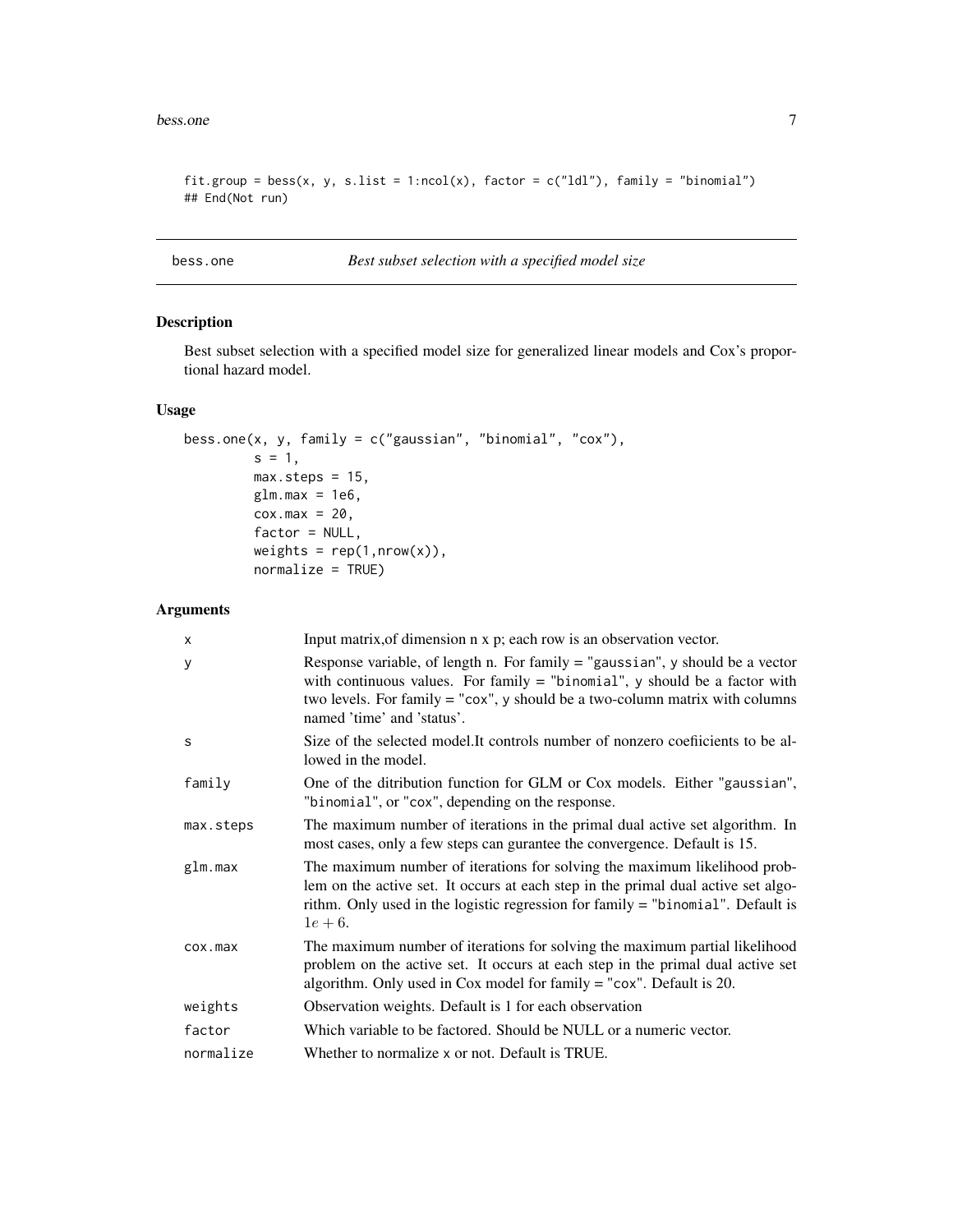#### <span id="page-7-0"></span>Details

Given a model size s, we consider the following best subset selection problem:

$$
\min_{\beta} -2logL(\beta); s.t. ||\beta||_0 = s.
$$

In the GLM case,  $logL(\beta)$  is the log-likelihood function; In the Cox model,  $logL(\beta)$  is the log parital likelihood function.

The best subset selection problem is solved by the primal dual active set algorithm, see Wen et al. (2017) for details. This algorithm utilizes an active set updating strategy via primal and dual vairables and fits the sub-model by exploiting the fact that their support set are non-overlap and complementary.

#### Value

A list with class attribute 'bess.one' and named components:

| type         | Types of the model: "bess_gaussian" for linear model, "bess_binomial" for<br>logistic model and "bess_cox" for Cox model |
|--------------|--------------------------------------------------------------------------------------------------------------------------|
| beta         | The best fitting coefficients with the smallest loss function given the model size<br>s.                                 |
| lambda       | The estimated lambda value in the Lagrangian form of the best subset selection<br>problem with model size s.             |
| bestmodel    | The best fitted model, the class of which is "lm", "glm" or "coxph"                                                      |
| deviance     | The value of $-2 * logL(\beta)$ .                                                                                        |
| nulldeviance | The value of $-2 * logL(\beta)$ for null model.                                                                          |
| factor       | Which variable to be factored. Should be NULL or a numeric vector.                                                       |

#### Author(s)

Canhong Wen, Aijun Zhang, Shijie Quan, and Xueqin Wang.

# References

Wen, C., Zhang, A., Quan, S. and Wang, X. (2020). BeSS: An R Package for Best Subset Selection in Linear, Logistic and Cox Proportional Hazards Models, *Journal of Statistical Software*, Vol. 94(4). doi:10.18637/jss.v094.i04.

#### See Also

[bess](#page-2-1), [plot.bess](#page-17-1), [predict.bess](#page-18-1).

# Examples

```
#--------------linear model--------------#
# Generate simulated data
```
n <- 500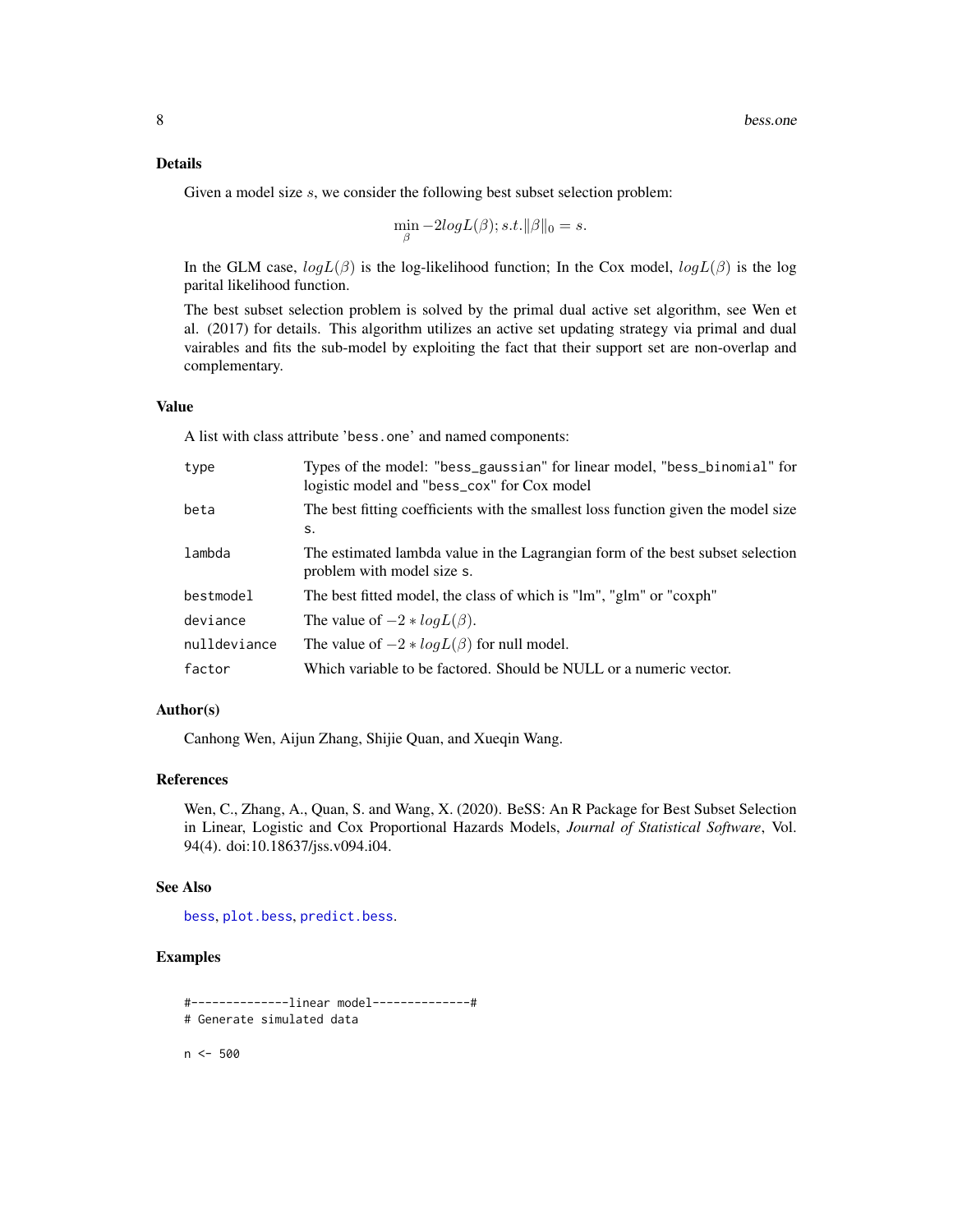bess.one 9

```
p \le -20K < -10sigma <- 1
rho <-0.2data <- gen.data(n, p, family = "gaussian", K, rho, sigma)
# Best subset selection
fit1 <- bess.one(data$x, data$y, s = 10, family = "gaussian", normalize = TRUE)
#coef(fit1,sparse=TRUE)
bestmodel <- fit1$bestmodel
#summary(bestmodel)
## Not run:
#--------------logistic model--------------#
# Generate simulated data
data <- gen.data(n, p, family = "binomial", K, rho, sigma)
# Best subset selection
fit2 <- bess.one(data$x, data$y, family = "binomial", s = 10, normalize = TRUE)
bestmodel <- fit2$bestmodel
#summary(bestmodel)
#--------------cox model--------------#
# Generate simulated data
data <- gen.data(n, p, K, rho, sigma, c=10, family="cox", scal=10)
# Best subset selection
fit3 <- bess.one(data$x, data$y, s = 10, family = "cox", normalize = TRUE)
bestmodel <- fit3$bestmodel
#summary(bestmodel)
#----------------------High dimensional linear models--------------------#
p \le -1000data <- gen.data(n, p, family = "gaussian", K, rho, sigma)
# Best subset selection
fit <- bess.one(data$x, data$y, s=10, family = "gaussian", normalize = TRUE)
#---------------prostate---------------#
data("prostate")
x = \text{prostate}[, -9]y =prostate[,9]
fit.ungroup = bess.one(x, y, s=5)fit.group = bess.one(x, y, s=5, factor = c("gleason"))#---------------SAheart---------------#
data(SAheart)
y = Shheart[, 5]
```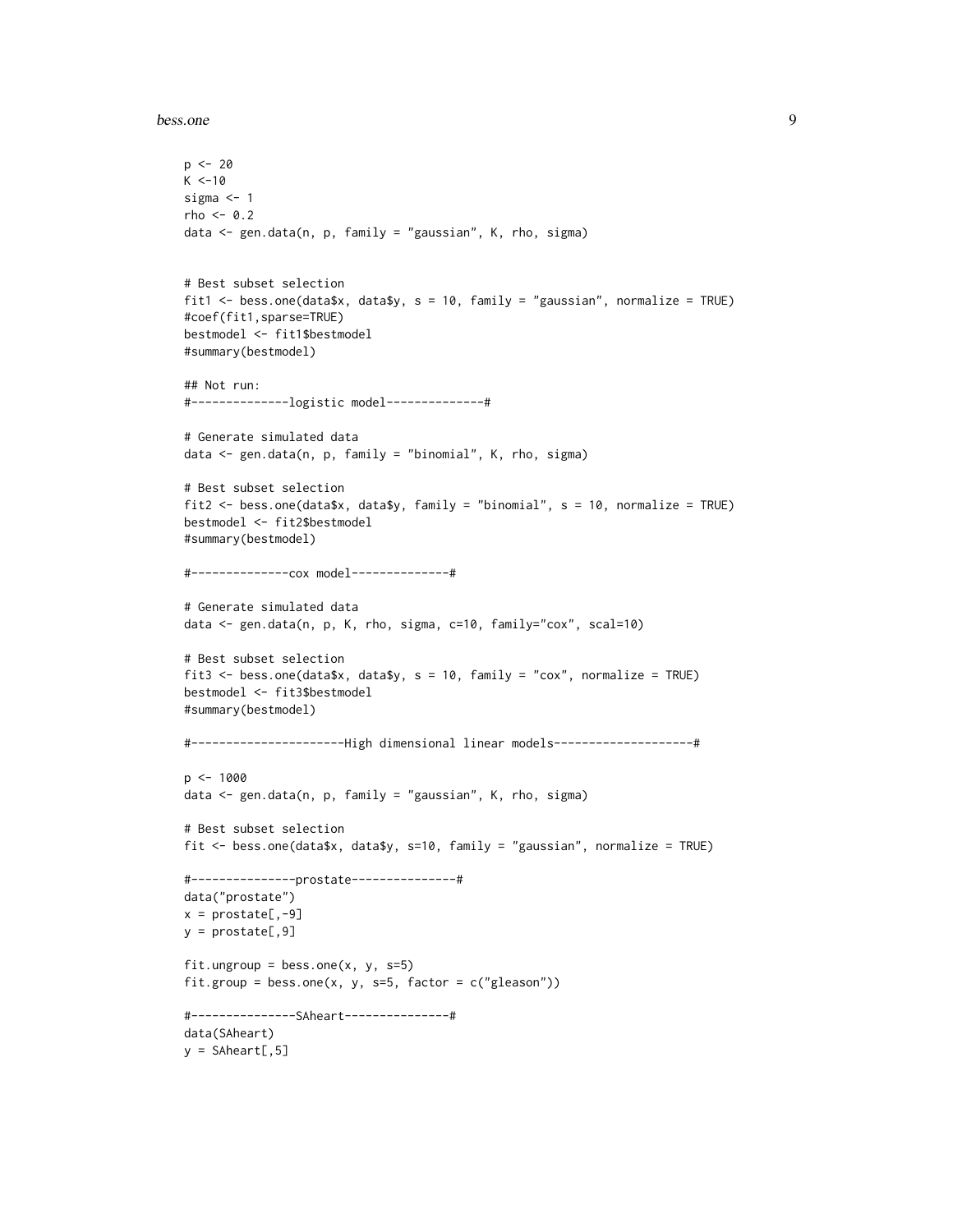```
x = Shheart[, -5]x$1d1[x$1d1<5] = 1x$1d1[x$1d1>=5&x$1d1<10] = 2x$1d1[x$1d1>=10] = 3fit.ungroup = bess.one(x, y, s=5, f=||y = "binomial")fit.group = bess.one(x, y, s=5, factor = c("Idl"), family = "binomial")
## End(Not run)
```
coef.bess *Provides estimated coefficients from a fitted "bess" object.*

# Description

Similar to other prediction methods, this function provides estimated coefficients from a fitted "bess" object.

#### Usage

```
## S3 method for class 'bess'
coef(object, sparse=TRUE, type = c("ALL", "AIC", "BIC", "EBIC"),...)
```
#### Arguments

| object | A "bess" project or a "bess.one" project.                                                                                                                                                                                                                                                                                                      |
|--------|------------------------------------------------------------------------------------------------------------------------------------------------------------------------------------------------------------------------------------------------------------------------------------------------------------------------------------------------|
| sparse | Logical or NULL, specifying whether the coefficients should be presented as<br>sparse matrix or not.                                                                                                                                                                                                                                           |
| type   | Types of coefficients returned. $type = "AIC"$ cooresponds to the coefficient<br>with optimal AIC value; type = "BIC" cooresponds to the coefficient with op-<br>timal BIC value; type = "EBIC" cooresponds to the coefficient with optimal<br>EBIC value; type = "ALL" cooresponds to all coefficients in the bess object.<br>Default is ALL. |
| .      | Other arguments.                                                                                                                                                                                                                                                                                                                               |
|        |                                                                                                                                                                                                                                                                                                                                                |

#### Author(s)

Canhong Wen, Aijun Zhang, Shijie Quan, and Xueqin Wang.

#### References

Wen, C., Zhang, A., Quan, S. and Wang, X. (2020). BeSS: An R Package for Best Subset Selection in Linear, Logistic and Cox Proportional Hazards Models, *Journal of Statistical Software*, Vol. 94(4). doi:10.18637/jss.v094.i04.

# See Also

[bess](#page-2-1), [bess.one](#page-6-1)

<span id="page-9-0"></span>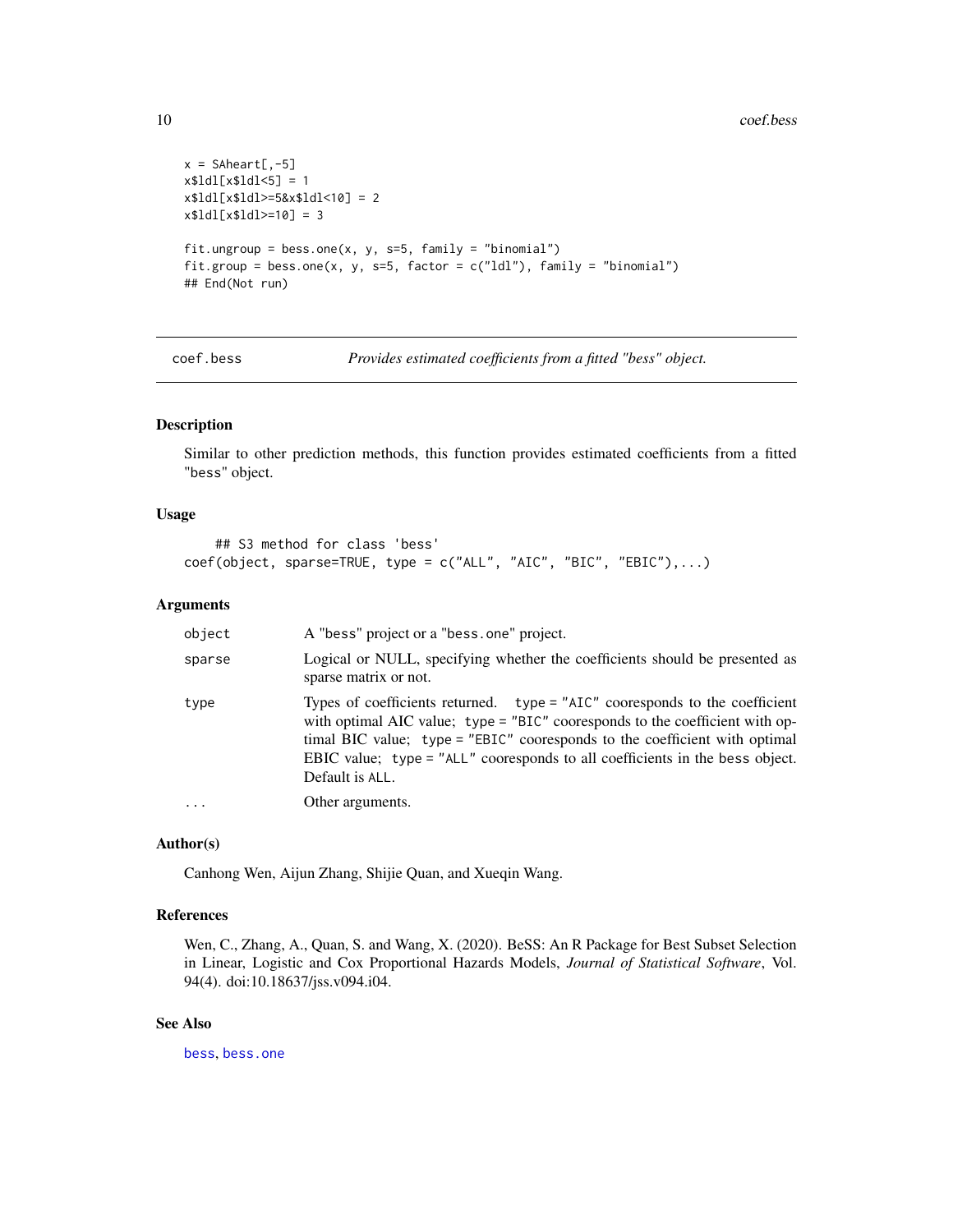# <span id="page-10-0"></span>coef.bess.one 11

#### Examples

```
data <- gen.data(500, 20, family = "gaussian", 10, 0.2, 1)
fit <- bess(data$x, data$y, family = "gaussian")
coef(fit, sparse=TRUE) # The estimated coefficients
```
coef.bess.one *Provides estimated coefficients from a fitted "bess.one" object.*

#### Description

Similar to other prediction methods, this function provides estimated coefficients from a fitted "bess.one" object.

#### Usage

```
## S3 method for class 'bess.one'
coef(object, sparse = TRUE , ...)
```
#### Arguments

| object    | A "bess.one" project.                                                                                |
|-----------|------------------------------------------------------------------------------------------------------|
| sparse    | Logical or NULL, specifying whether the coefficients should be presented as<br>sparse matrix or not. |
| $\ddotsc$ | Other arguments.                                                                                     |

# Author(s)

Canhong Wen, Aijun Zhang, Shijie Quan, and Xueqin Wang.

# References

Wen, C., Zhang, A., Quan, S. and Wang, X. (2020). BeSS: An R Package for Best Subset Selection in Linear, Logistic and Cox Proportional Hazards Models, *Journal of Statistical Software*, Vol. 94(4). doi:10.18637/jss.v094.i04.

#### See Also

[bess](#page-2-1), [bess.one](#page-6-1)

```
data <- gen.data(500, 20, family = "gaussian", 10, 0.2, 1)
fit <- bess.one(data$x, data$y, s = 10, family = "gaussian")
coef(fit, sparse=TRUE) # The estimated coefficients
```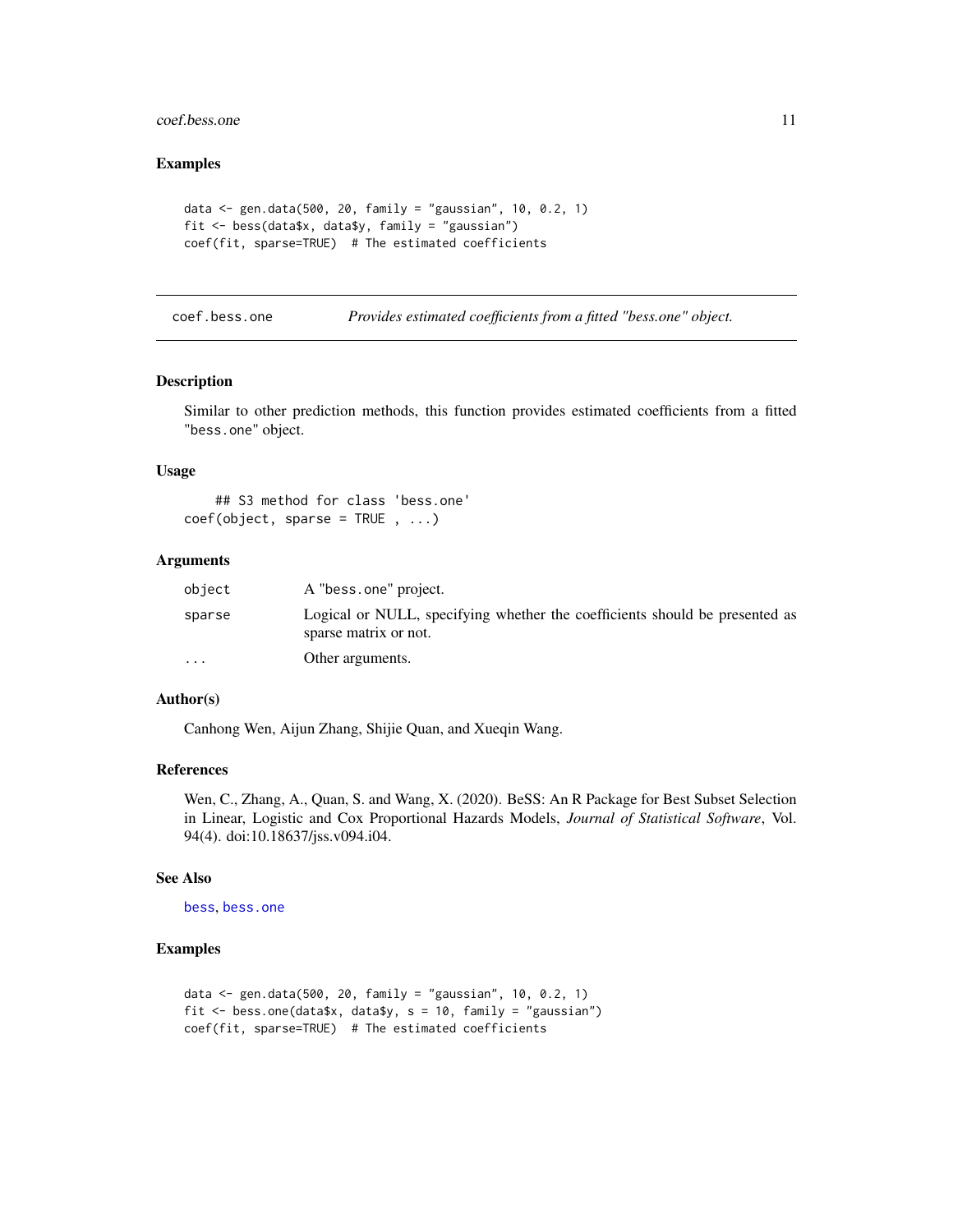<span id="page-11-0"></span>

Similar to other deviance methods, which returns deviance from a fitted "bess" object.

#### Usage

```
## S3 method for class 'bess'
deviance(object,...)
```
#### Arguments

| object   | Output from the bess function or the bess, one function. |
|----------|----------------------------------------------------------|
| $\cdots$ | Additional arguments affecting the predictions produced. |

# Value

The value of the deviance extracted from the "bess" object.

#### Author(s)

Canhong Wen, Aijun Zhang, Shijie Quan, and Xueqin Wang.

#### References

Wen, C., Zhang, A., Quan, S. and Wang, X. (2020). BeSS: An R Package for Best Subset Selection in Linear, Logistic and Cox Proportional Hazards Models, *Journal of Statistical Software*, Vol. 94(4). doi:10.18637/jss.v094.i04.

# See Also

[bess](#page-2-1), [bess.one](#page-6-1)

```
data <- gen.data(500, 20, family = "gaussian", 10, 0.2, 1)
fit \leq bess(data$x, data$y, family = "gaussian")
deviance(fit)
```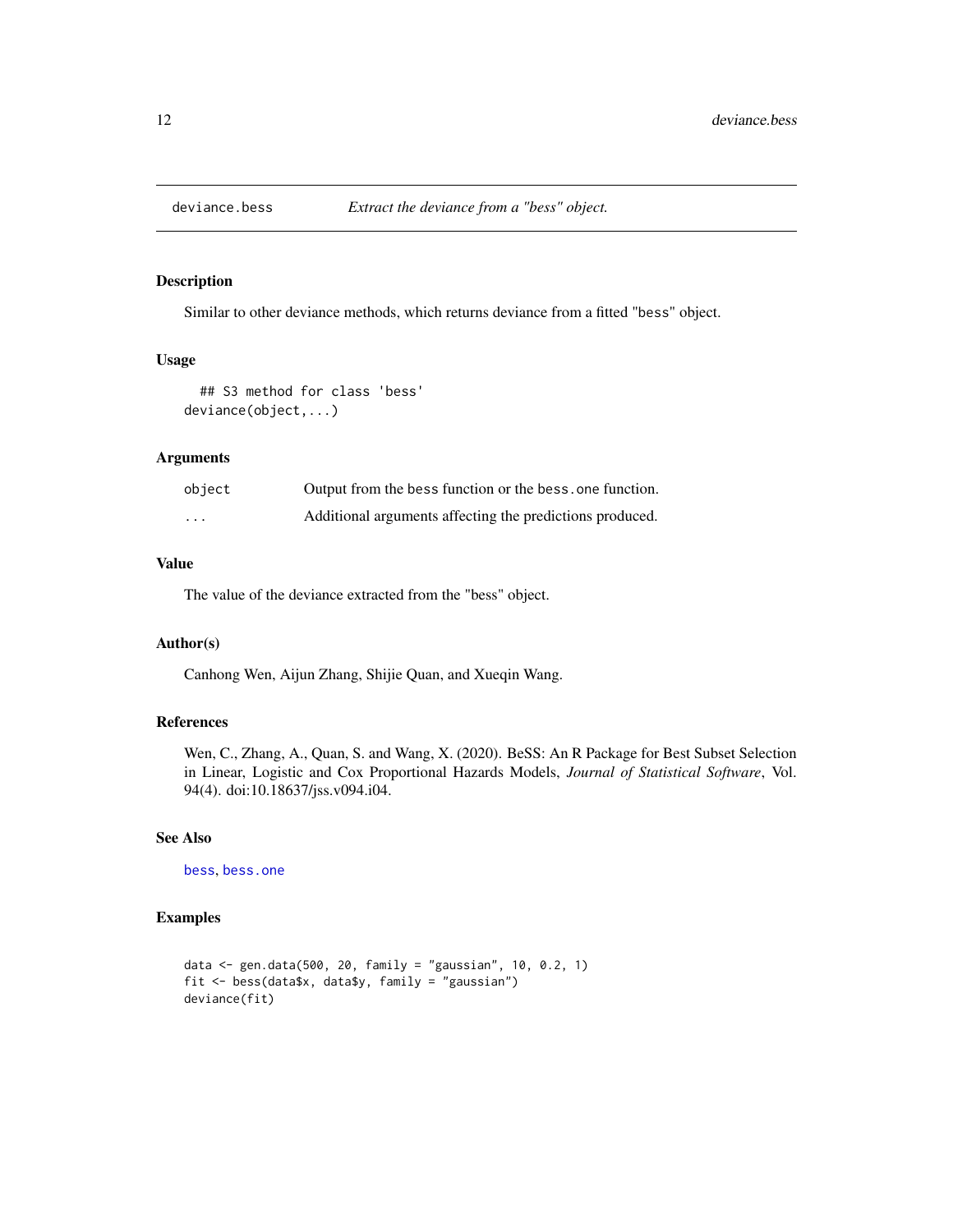<span id="page-12-0"></span>deviance.bess.one *Extract the deviance from a "bess.one" object.*

# **Description**

Similar to other deviance methods, which returns deviance from a fitted "bess.one" object.

#### Usage

```
## S3 method for class 'bess.one'
deviance(object,...)
```
# Arguments

| object   | Output from the bess, one function.                      |
|----------|----------------------------------------------------------|
| $\cdots$ | Additional arguments affecting the predictions produced. |

# Value

The value of the deviance extracted from the "bess.one" object.

#### Author(s)

Canhong Wen, Aijun Zhang, Shijie Quan, and Xueqin Wang.

#### References

Wen, C., Zhang, A., Quan, S. and Wang, X. (2020). BeSS: An R Package for Best Subset Selection in Linear, Logistic and Cox Proportional Hazards Models, *Journal of Statistical Software*, Vol. 94(4). doi:10.18637/jss.v094.i04.

# See Also

[bess](#page-2-1), [bess.one](#page-6-1)

```
data <- gen.data(500, 20, family = "gaussian", 10, 0.2, 1)
fit \le bess.one(data$x, data$y, s = 10, family = "gaussian")
deviance(fit)
```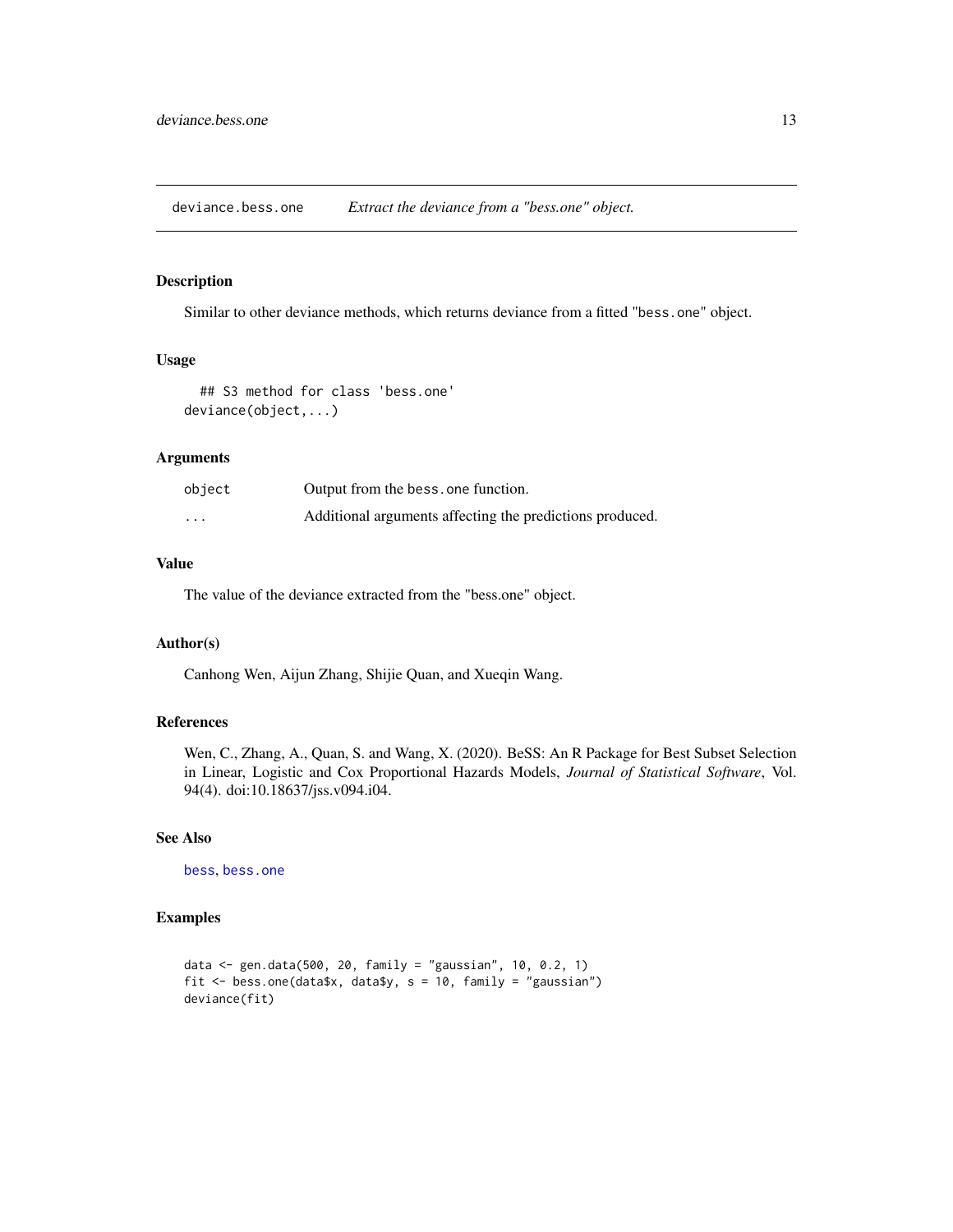<span id="page-13-0"></span>

Generate data for simulations under the generalized linear model and Cox model.

#### Usage

```
gen.data(n, p, family, K, rho = 0, sigma = 1, beta = NULL, censoring = TRUE,
        c = 1, scal)
```
#### Arguments

| n         | The number of observations.                                                                                                                                                                                                             |
|-----------|-----------------------------------------------------------------------------------------------------------------------------------------------------------------------------------------------------------------------------------------|
| p         | The number of predictors of interest.                                                                                                                                                                                                   |
| family    | The distribution of the simulated data. "gaussian" for gaussian data." binomial"<br>for binary data. "cox" for survival data                                                                                                            |
| К         | The number of nonzero coefficients in the underlying regression model.                                                                                                                                                                  |
| rho       | A parameter used to characterize the pairwise correlation in predictors. Default<br>is $0$ .                                                                                                                                            |
| sigma     | A parameter used to control the signal-to-noise ratio. For linear regression, it<br>is the error variance $\sigma^2$ . For logistic regression and Cox's model, the larger the<br>value of sigma, the higher the signal-to-noise ratio. |
| beta      | The coefficient values in the underlying regression model.                                                                                                                                                                              |
| censoring | Whether data is censored or not. Default is TRUE                                                                                                                                                                                        |
| C         | The censoring rate. Default is 1.                                                                                                                                                                                                       |
| scal      | A parameter in generating survival time based on the Weibull distribution. Only<br>used for the "cox" family.                                                                                                                           |

#### Details

For the design matrix X, we first generate an n x p random Gaussian matrix  $\bar{X}$  whose entries are For the design matrix A, we first generate an if x p random Gaussian matrix A whose entries are i.i.d. ~  $N(0, 1)$  and then normalize its columns to the  $\sqrt{n}$  length. Then the design matrix X is generated with  $X_j = \overline{X}_j + \rho(\overline{X}_{j+1} + \overline{X}_{j-1})$  for  $j = 2, \ldots, p-1$ .

For "gaussian" family, the data model is

$$
Y = X\beta + \epsilon, where \epsilon \sim N(0, \sigma^2).
$$

The underlying regression coefficient  $\beta$  has uniform distribution [m, 100m],  $m = 5\sqrt{2log(p)/n}$ . For "binomial" family, the data model is

$$
Prob(Y = 1) = exp(X\beta)/(1 + exp(X\beta))
$$

The underlying regression coefficient  $\beta$  has uniform distribution [2m, 10m],  $m = 5\sigma\sqrt{2log(p)/n}$ .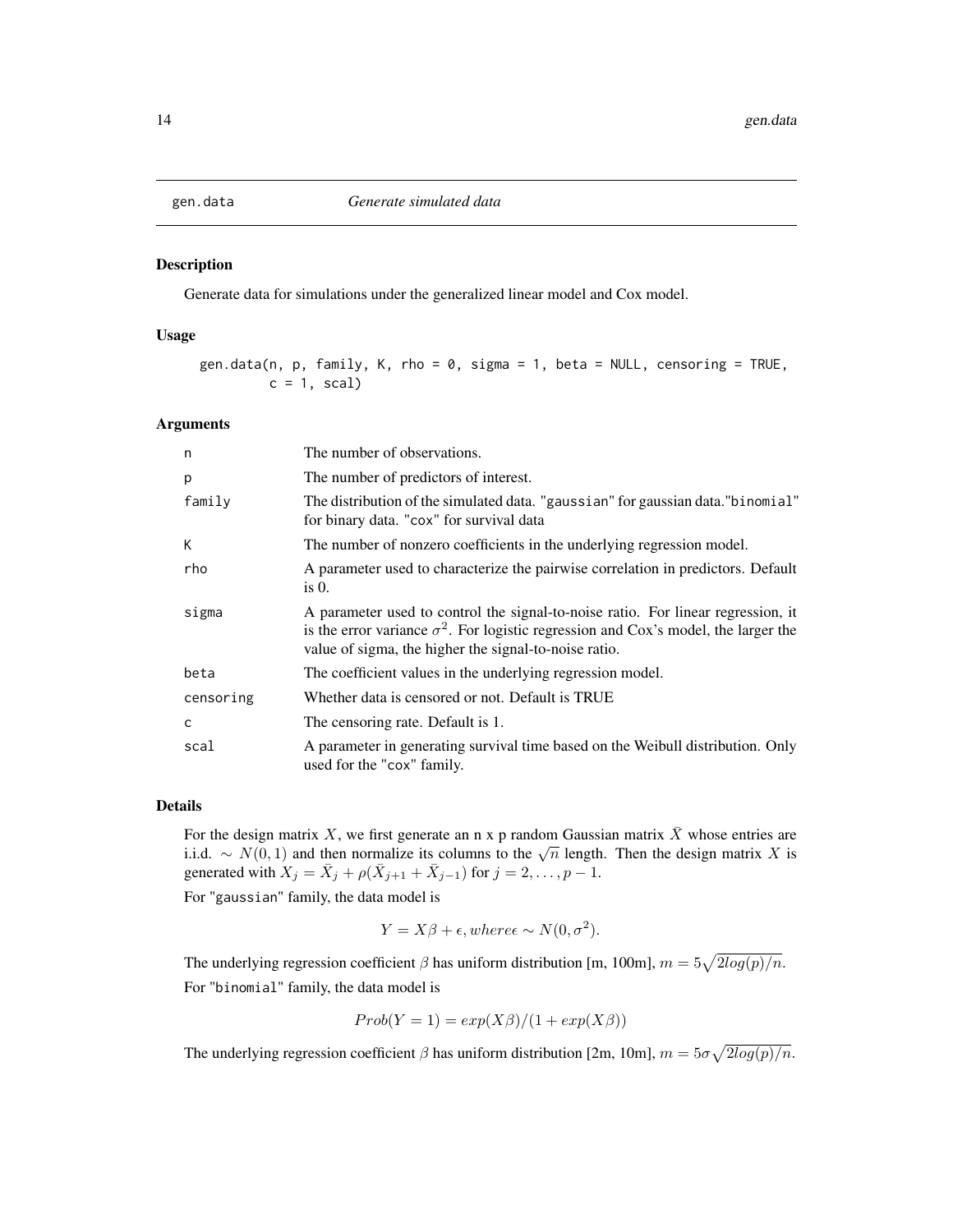#### gen.data 15

For "cox" family, the data model is

$$
T = (-\log(S(t))/\exp(X\beta))^{(1/scal)},
$$

The centerning time C is generated from uniform distribution [0, c], then we define the censor status as  $\delta = IT \leq C, R = minT, C$ . The underlying regression coefficient  $\beta$  has uniform distribution  $[2m, 10m], m = 5\sigma \sqrt{2log(p)/n}.$ 

# Value

A list with the following components: x, y, Tbeta.

| x     | Design matrix of predictors.                              |
|-------|-----------------------------------------------------------|
|       | Response variable                                         |
| Tbeta | The coefficients used in the underlying regression model. |

#### Author(s)

Canhong Wen, Aijun Zhang, Shijie Quan, and Xueqin Wang.

# References

Wen, C., Zhang, A., Quan, S. and Wang, X. (2020). BeSS: An R Package for Best Subset Selection in Linear, Logistic and Cox Proportional Hazards Models, *Journal of Statistical Software*, Vol. 94(4). doi:10.18637/jss.v094.i04.

```
# Generate simulated data
n < -500p <- 20
K < -10sigma <- 1
rho <-0.2data <- gen.data(n, p, family = "gaussian", K, rho, sigma)
# Best subset selection
fit <- bess(data$x, data$y, family = "gaussian")
```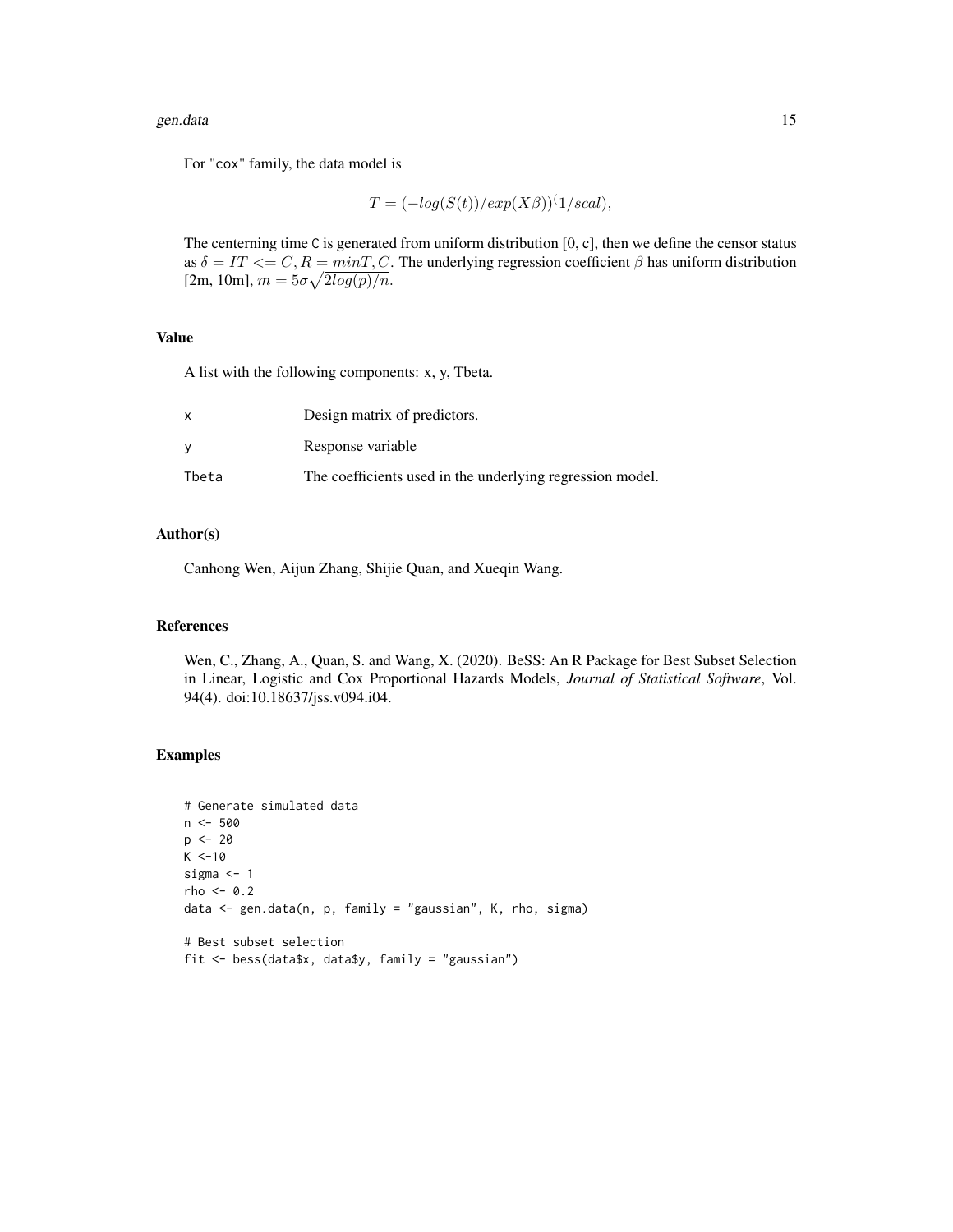<span id="page-15-0"></span>

Gravier et al. (2010) have considered small, invasive ductal carcinomas without axillary lymph node involvement (T1T2N0) to predict metastasis of small node-negative breast carcinoma. Using comparative genomic hybridization arrays, they examined 168 patients over a five-year period. The 111 patients with no event after diagnosis were labelled good, and the 57 patients with early metastasis were labelled poor.

#### Usage

data(gravier)

#### Format

A list containing the design matrix X and response matrix y

# Source

<https://github.com/ramhiser>

# References

Eleonore Gravier., Gaelle Pierron., and Anne Vincent-Salomon. (2010). A prognostic DNA signature for T1T2 node-negative breast cancer patients.

logLik.bess *Extract the loglikelihood from a "bess" object.*

# Description

Similar to other logLik methods, which returns loglikelihood from a fitted "bess" object.

#### Usage

```
## S3 method for class 'bess'
logLik(object,...)
```
#### Arguments

| object            | Output from the bess function.                           |
|-------------------|----------------------------------------------------------|
| $\cdot\cdot\cdot$ | Additional arguments affecting the predictions produced. |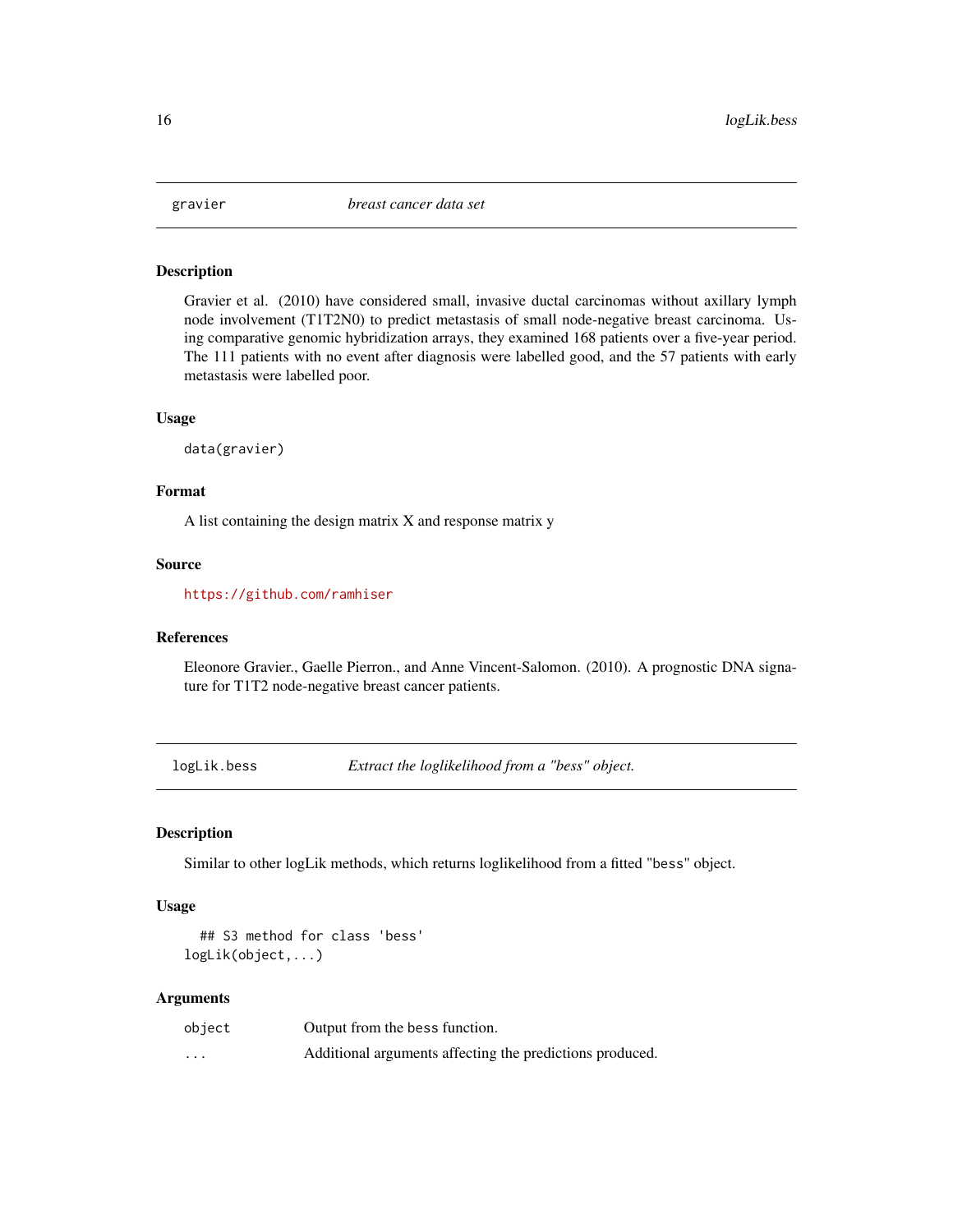# <span id="page-16-0"></span>Value

The value of the loglikelihood extracted from the "bess" object.

#### Author(s)

Canhong Wen, Aijun Zhang, Shijie Quan, and Xueqin Wang.

#### References

Wen, C., Zhang, A., Quan, S. and Wang, X. (2020). BeSS: An R Package for Best Subset Selection in Linear, Logistic and Cox Proportional Hazards Models, *Journal of Statistical Software*, Vol. 94(4). doi:10.18637/jss.v094.i04.

# See Also

[bess](#page-2-1), [bess.one](#page-6-1)

#### Examples

```
data <- gen.data(500, 20, family = "gaussian", 10, 0.2, 1)
fit <- bess(data$x, data$y, family = "gaussian")
logLik(fit)
```
logLik.bess.one *Extract the loglikelihood from a "bess.one" object.*

# Description

Similar to other logLik methods, which returns loglikelihood from a fitted "bess.one" object.

#### Usage

```
## S3 method for class 'bess.one'
logLik(object,...)
```
# Arguments

| object   | Output from the bess, one function.                      |
|----------|----------------------------------------------------------|
| $\cdots$ | Additional arguments affecting the predictions produced. |

# Value

The value of the loglikelihood extracted from the "bess.one" object.

#### Author(s)

Canhong Wen, Aijun Zhang, Shijie Quan, and Xueqin Wang.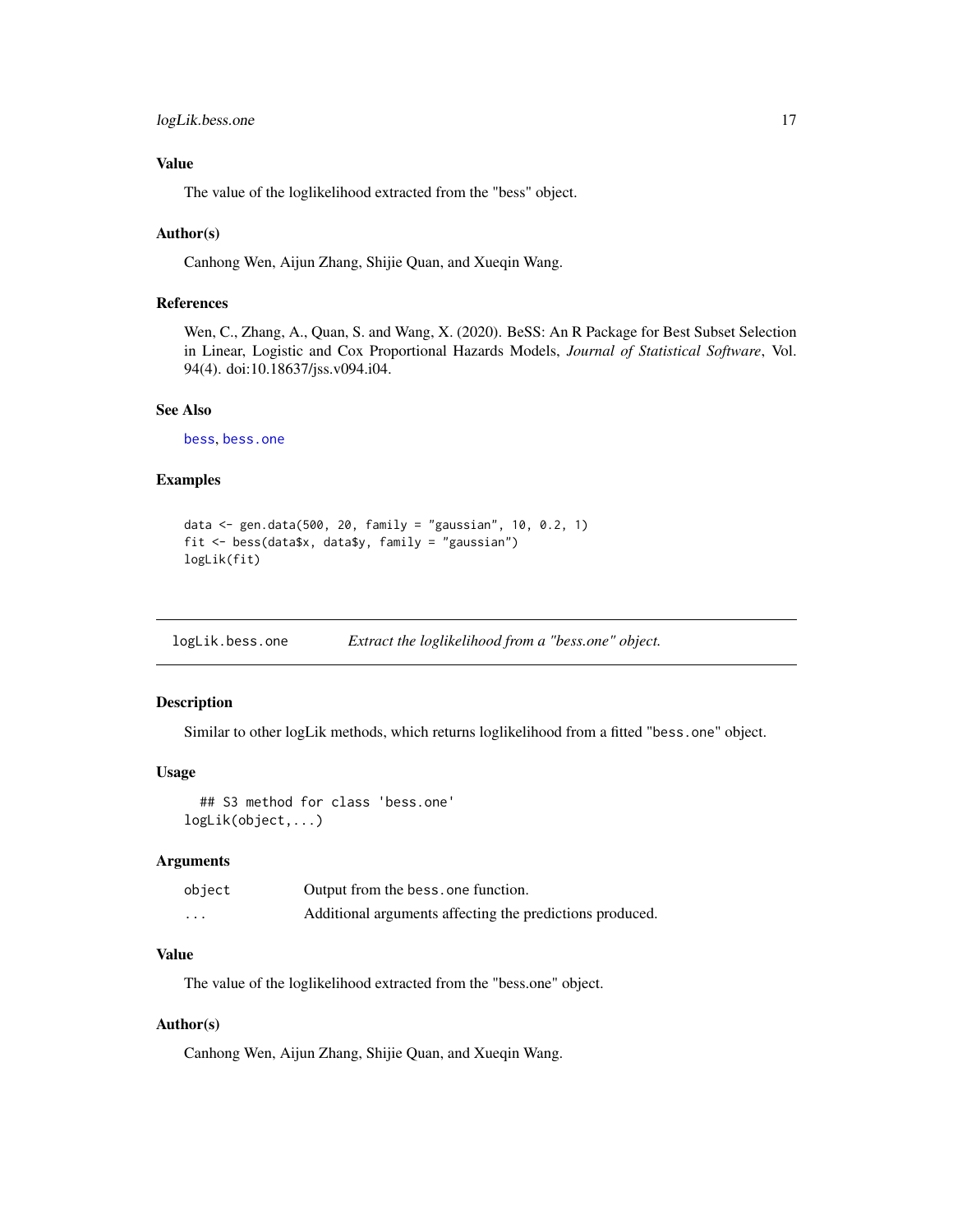#### <span id="page-17-0"></span>References

Wen, C., Zhang, A., Quan, S. and Wang, X. (2020). BeSS: An R Package for Best Subset Selection in Linear, Logistic and Cox Proportional Hazards Models, *Journal of Statistical Software*, Vol. 94(4). doi:10.18637/jss.v094.i04.

#### See Also

[bess](#page-2-1), [bess.one](#page-6-1)

# Examples

```
data <- gen.data(500, 20, family = "gaussian", 10, 0.2, 1)
fit \le bess.one(data$x, data$y, s = 10, family = "gaussian")
logLik(fit)
```
<span id="page-17-1"></span>

| plot.bess | Produces a coefficient profile plot of the coefficient or loss function |
|-----------|-------------------------------------------------------------------------|
|           | paths                                                                   |

#### Description

Produces a coefficient profile plot of the coefficient or loss paths for a fitted "bess" object.

#### Usage

```
## S3 method for class 'bess'
plot(x, type=c("loss","coefficients","both"), breaks=TRUE, K=NULL, ...)
```
#### Arguments

| $\mathsf{x}$            | a "bess" project                                                                    |
|-------------------------|-------------------------------------------------------------------------------------|
| type                    | Either "both", "solutionPath" or "loss"                                             |
| breaks                  | If TRUE, then vertical lines are drawn at each break point in the coefficient paths |
| K                       | which break point should the vertical lines drawn at                                |
| $\cdot$ $\cdot$ $\cdot$ | Other graphical parameters to plot                                                  |

# Author(s)

Canhong Wen, Aijun Zhang, Shijie Quan, and Xueqin Wang.

# References

Wen, C., Zhang, A., Quan, S. and Wang, X. (2020). BeSS: An R Package for Best Subset Selection in Linear, Logistic and Cox Proportional Hazards Models, *Journal of Statistical Software*, Vol. 94(4). doi:10.18637/jss.v094.i04.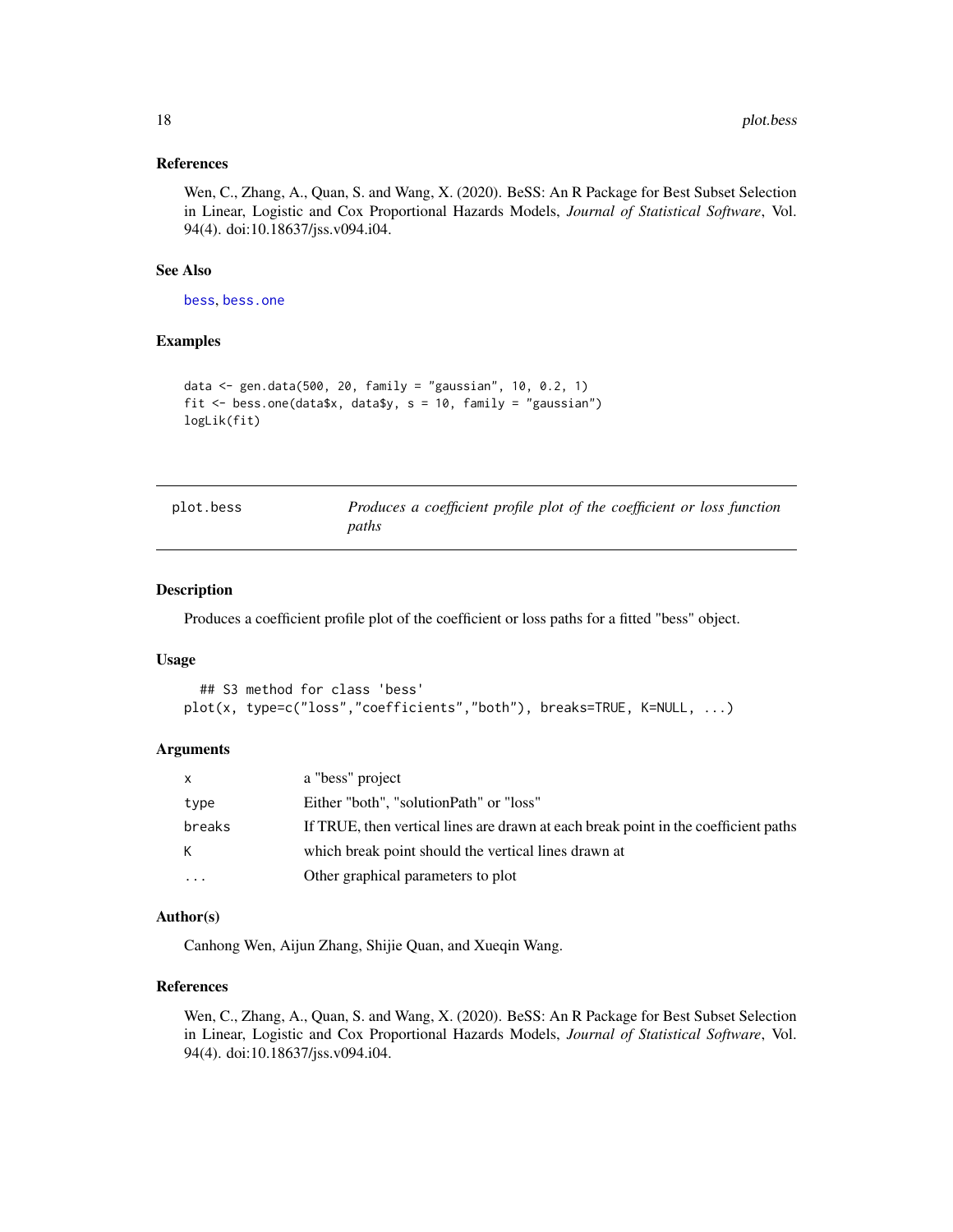# <span id="page-18-0"></span>predict.bess 19

# See Also

[bess](#page-2-1), [bess.one](#page-6-1)

#### Examples

#--------------linear model--------------#

data <- gen.data(500, 20, family = "gaussian", 10, 0.2, 1) fit <- bess(data\$x, data\$y, family = "gaussian") plot(fit, type = "both")

<span id="page-18-1"></span>

| predict.bess | make predictions from a "bess" object. |
|--------------|----------------------------------------|
|              |                                        |

# Description

Similar to other predict methods, which returns predictions from a fitted "bess" object.

#### Usage

```
## S3 method for class 'bess'
predict(object, newdata, type = c("ALL", "opt", "AIC", "BIC", "EBIC"),...)
```
#### Arguments

| object   | Output from the bess function or the bess, one function.                                                                                                                                                                                                                                                                                                                                       |
|----------|------------------------------------------------------------------------------------------------------------------------------------------------------------------------------------------------------------------------------------------------------------------------------------------------------------------------------------------------------------------------------------------------|
| newdata  | New data used for prediction.                                                                                                                                                                                                                                                                                                                                                                  |
| type     | Types of coefficients returned. type = "AIC" cooresponds to the predictor with<br>optimal AIC value; type = "BIC" cooresponds to the predictor with optimal<br>BIC value; $type = "EBIC"$ cooresponds to the predictor with optimal EBIC<br>value; type = " $ALL$ " cooresponds to all predictors in the bess object; type =<br>"opt" cooresponds to predictors in best model. Default is ALL. |
| $\cdots$ | Additional arguments affecting the predictions produced.                                                                                                                                                                                                                                                                                                                                       |
|          |                                                                                                                                                                                                                                                                                                                                                                                                |

#### Value

The object returned depends on the types of family.

# Author(s)

Canhong Wen, Aijun Zhang, Shijie Quan, and Xueqin Wang.

# References

Wen, C., Zhang, A., Quan, S. and Wang, X. (2020). BeSS: An R Package for Best Subset Selection in Linear, Logistic and Cox Proportional Hazards Models, *Journal of Statistical Software*, Vol. 94(4). doi:10.18637/jss.v094.i04.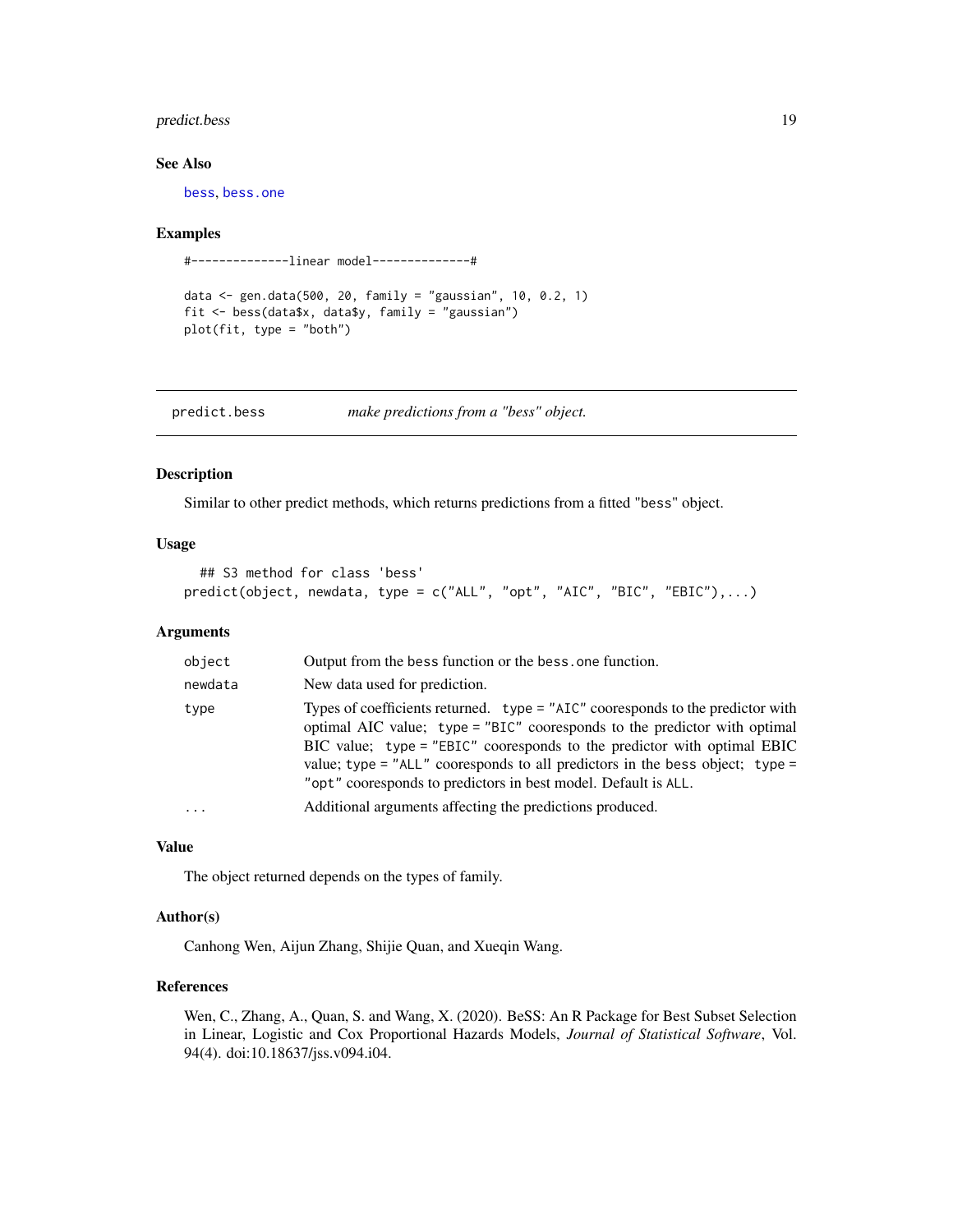# See Also

[bess](#page-2-1), [bess.one](#page-6-1)

#### Examples

```
data <- gen.data(500, 20, family = "gaussian", 10, 0.2, 1)
fit <- bess(data$x, data$y, family = "gaussian")
pred=predict(fit, newdata = data$x)
```
predict.bess.one *make predictions from a "bess.one" object.*

# Description

Similar to other predict methods, which returns predictions from a fitted "bess.one" object.

#### Usage

```
## S3 method for class 'bess.one'
predict(object, newdata, ...)
```
# **Arguments**

| object                  | Output from the bess, one function.                      |
|-------------------------|----------------------------------------------------------|
| newdata                 | New data used for prediction.                            |
| $\cdot$ $\cdot$ $\cdot$ | Additional arguments affecting the predictions produced. |

#### Value

The object returned depends on the types of family.

#### Author(s)

Canhong Wen, Aijun Zhang, Shijie Quan, and Xueqin Wang.

#### References

Wen, C., Zhang, A., Quan, S. and Wang, X. (2020). BeSS: An R Package for Best Subset Selection in Linear, Logistic and Cox Proportional Hazards Models, *Journal of Statistical Software*, Vol. 94(4). doi:10.18637/jss.v094.i04.

# See Also

[bess](#page-2-1), [bess.one](#page-6-1)

<span id="page-19-0"></span>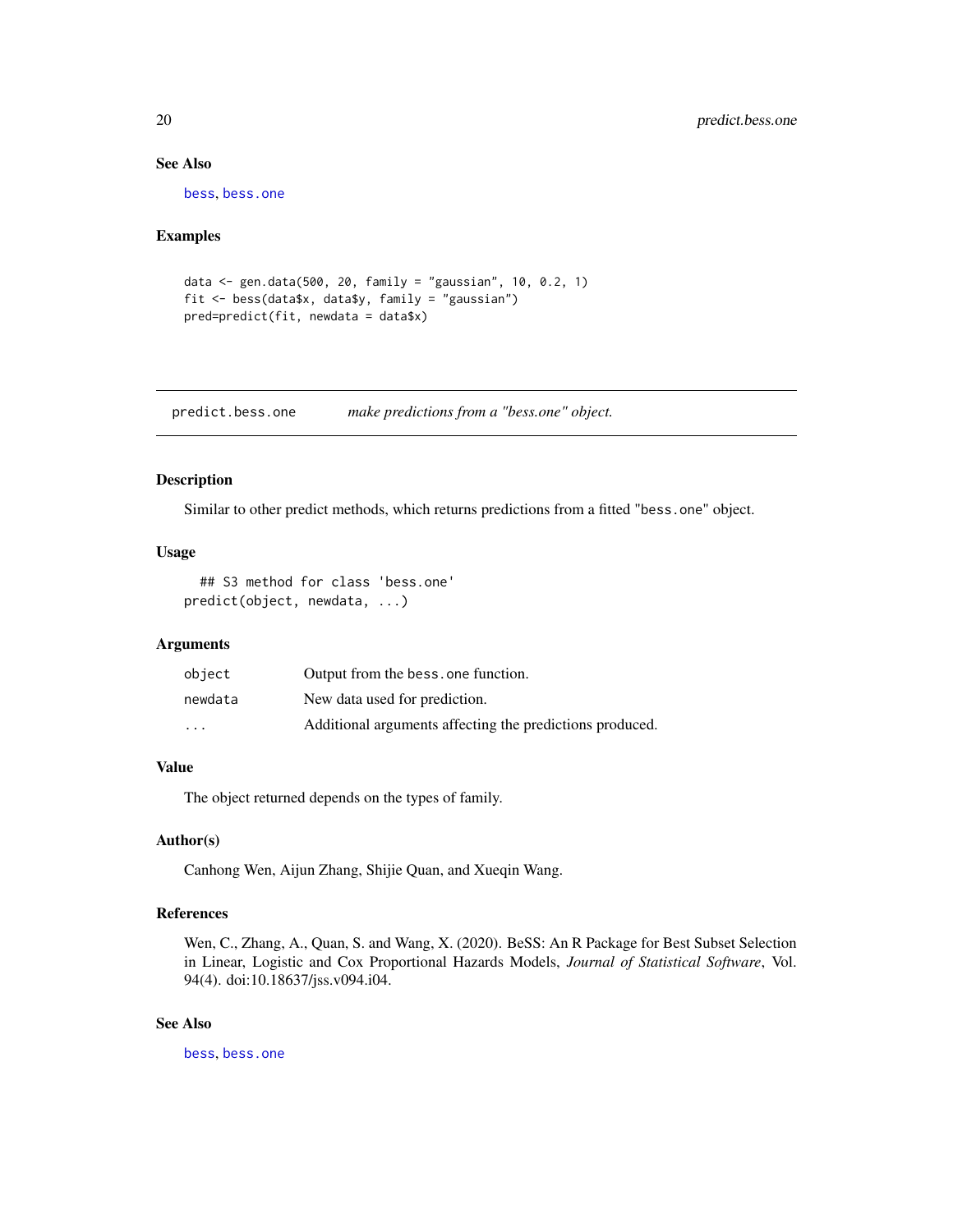#### <span id="page-20-0"></span>print.bess 21

#### Examples

```
data <- gen.data(500, 20, family = "gaussian", 10, 0.2, 1)
fit <- bess.one(data$x, data$y, s = 10, family = "gaussian")
pred <- predict(fit, newdata = data$x)
```
#### print.bess *print method for a "bess" object*

#### Description

Print the primary elements of the "bess" object.

#### Usage

```
## S3 method for class 'bess'
print(x, \ldots)
```
# Arguments

| x        | a "bess" object            |
|----------|----------------------------|
| $\cdots$ | additional print arguments |

#### Author(s)

Canhong Wen, Aijun Zhang, Shijie Quan, and Xueqin Wang.

# References

Wen, C., Zhang, A., Quan, S. and Wang, X. (2020). BeSS: An R Package for Best Subset Selection in Linear, Logistic and Cox Proportional Hazards Models, *Journal of Statistical Software*, Vol. 94(4). doi:10.18637/jss.v094.i04.

# See Also

[bess](#page-2-1), [bess.one](#page-6-1)

```
data <- gen.data(500, 20, family = "gaussian", 10, 0.2, 1)
fit <- bess(data$x, data$y, family = "gaussian")
print(fit)
```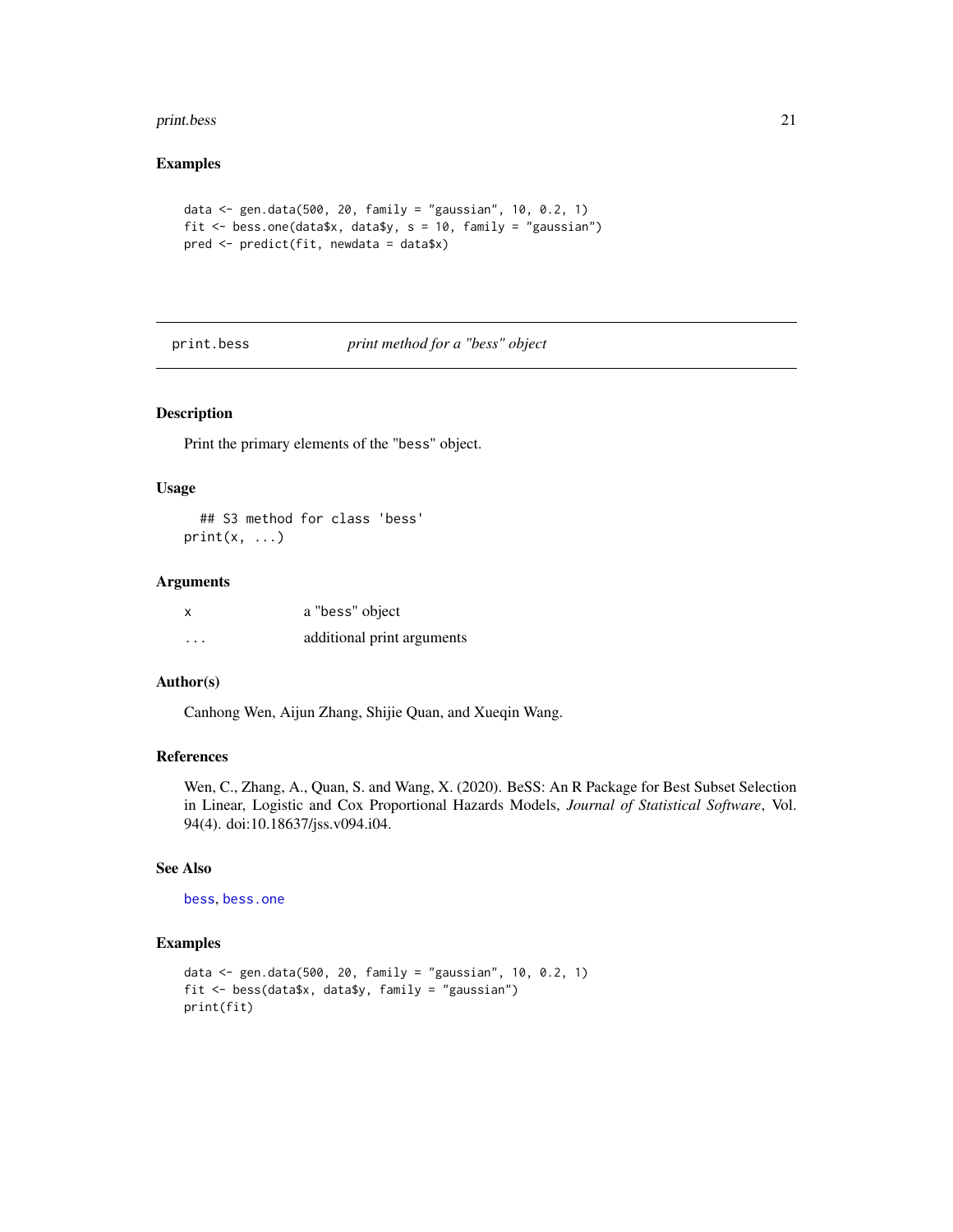<span id="page-21-0"></span>

Print the primary elements of the "bess.one" object.

# Usage

## S3 method for class 'bess.one'  $print(x, \ldots)$ 

#### Arguments

| X        | a "bess.one" object        |
|----------|----------------------------|
| $\cdots$ | additional print arguments |

#### Author(s)

Canhong Wen, Aijun Zhang, Shijie Quan, and Xueqin Wang.

# References

Wen, C., Zhang, A., Quan, S. and Wang, X. (2020). BeSS: An R Package for Best Subset Selection in Linear, Logistic and Cox Proportional Hazards Models, *Journal of Statistical Software*, Vol. 94(4). doi:10.18637/jss.v094.i04.

#### See Also

[bess](#page-2-1), [bess.one](#page-6-1)

```
data <- gen.data(500, 20, family = "gaussian", 10, 0.2, 1)
fit <- bess.one(data$x, data$y, s = 10, family = "gaussian")
print(fit)
```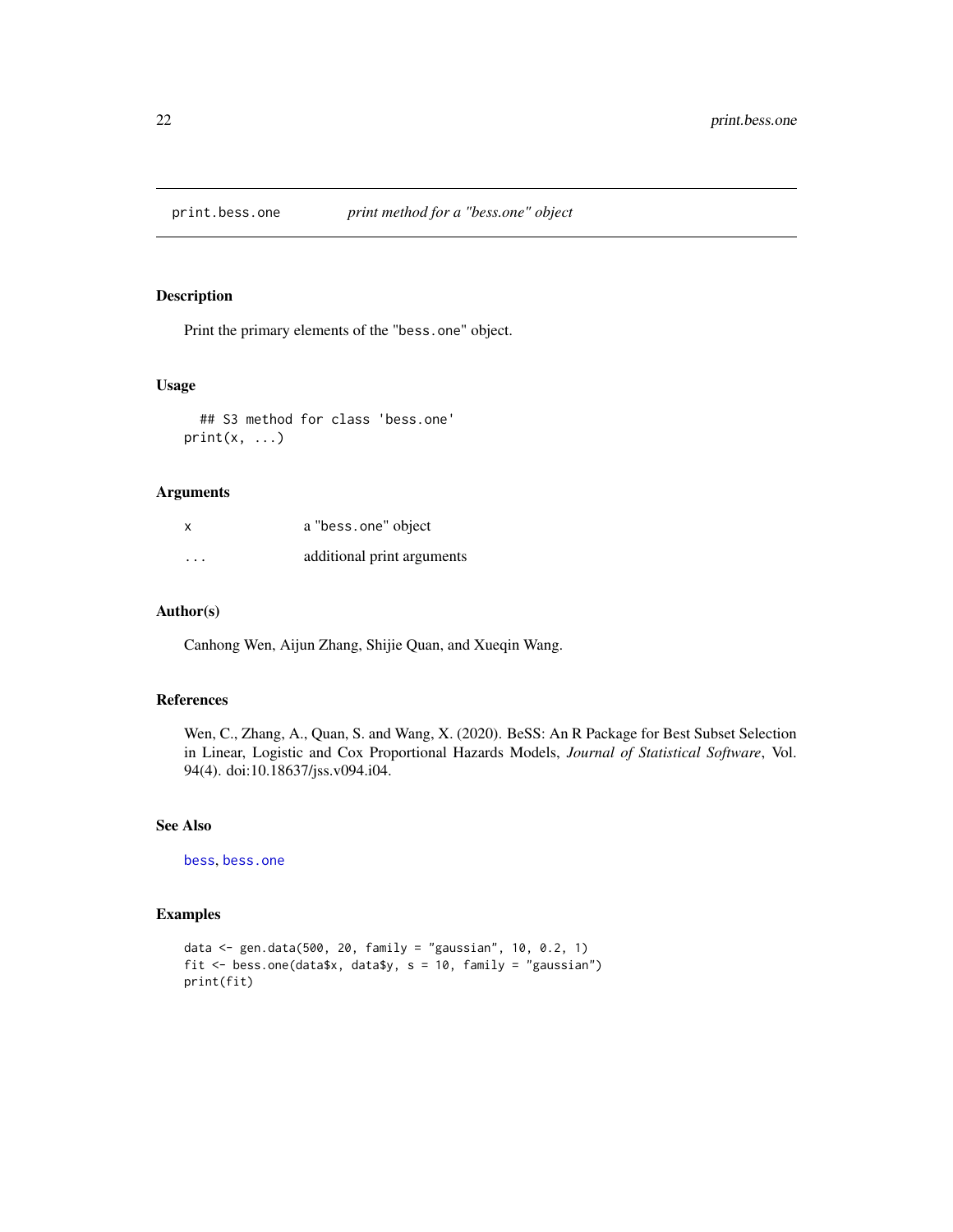<span id="page-22-0"></span>

Data from a study by by Stamey et al. (1989) to examine the association between prostate specific antigen (PSA) and several clinical measures that are potentially associated with PSA in men who were about to receive a radical prostatectomy. The variables are as follows:

- lcavol: Log cancer volume
- lweight: Log prostate weight
- age: The man's age
- lbph: Log of the amount of benign hyperplasia
- svi: Seminal vesicle invasion; 1=Yes, 0=No
- lcp: Log of capsular penetration
- gleason: Gleason score
- pgg45: Percent of Gleason scores 4 or 5
- lpsa: Log PSA

#### Usage

data(prostate)

# Format

A data frame with 97 observations on 9 variables

# References

Stamey, T., Kabalin, J., McNeal, J., Johnstone, I., Freiha, F., Redwine, E. and Yang, N. (1989). Prostate specific antigen in the diagnosis and treatment of adenocarcinoma of the prostate II. Radical prostatectomy treated patients, Journal of Urology 16: 1076-1083.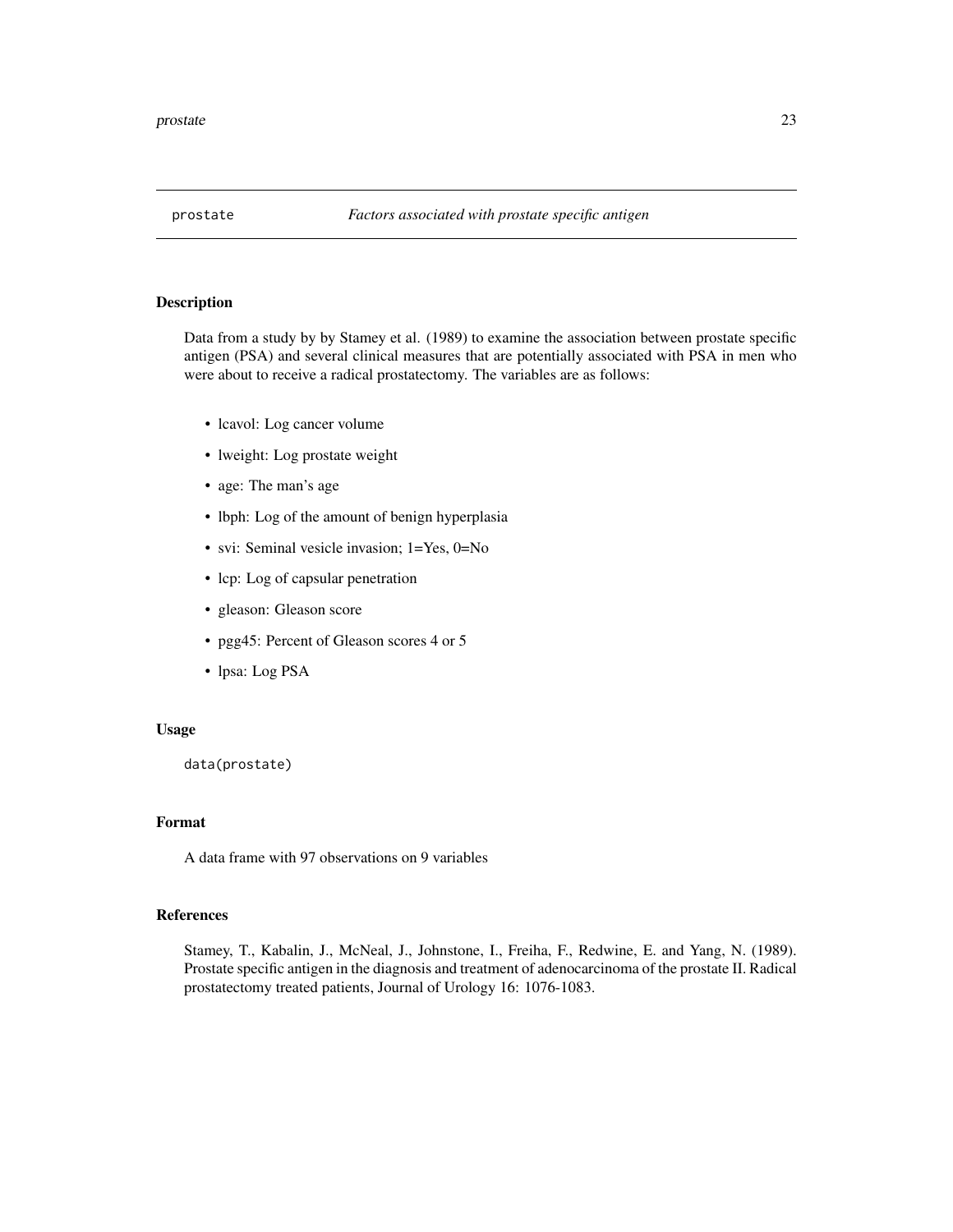<span id="page-23-0"></span>Data from a subset of the Coronary Risk-Factor Study baseline survey, carried out in rural South Africa. The variables are as follows:

- sbp: Systolic blood pressure
- tobacco: Cumulative tobacco consumption, in kg
- ldl: Low-density lipoprotein cholesterol
- adiposity: Adipose tissue concentration
- famhist: Family history of heart disease (1=Present, 0=Absent)
- typea: Score on test designed to measure type-A behavior
- obesity: Obesity
- alcohol: Current consumption of alcohol
- age: Age of subject
- chd: Coronary heart disease at baseline; 1=Yes 0=No

#### Usage

data(SAheart)

# Format

A data frame with 462 observations on 10 variables

# References

Rousseauw, J., du Plessis, J., Benade, A., Jordaan, P., Kotze, J. and Ferreira, J. (1983). Coronary risk factor screening in three rural communities. South African Medical Journal 64: 430-436.

summary.bess *summary method for a "bess" object*

#### **Description**

Print a summary of the "bess" object.

#### Usage

```
## S3 method for class 'bess'
summary(object, ...)
```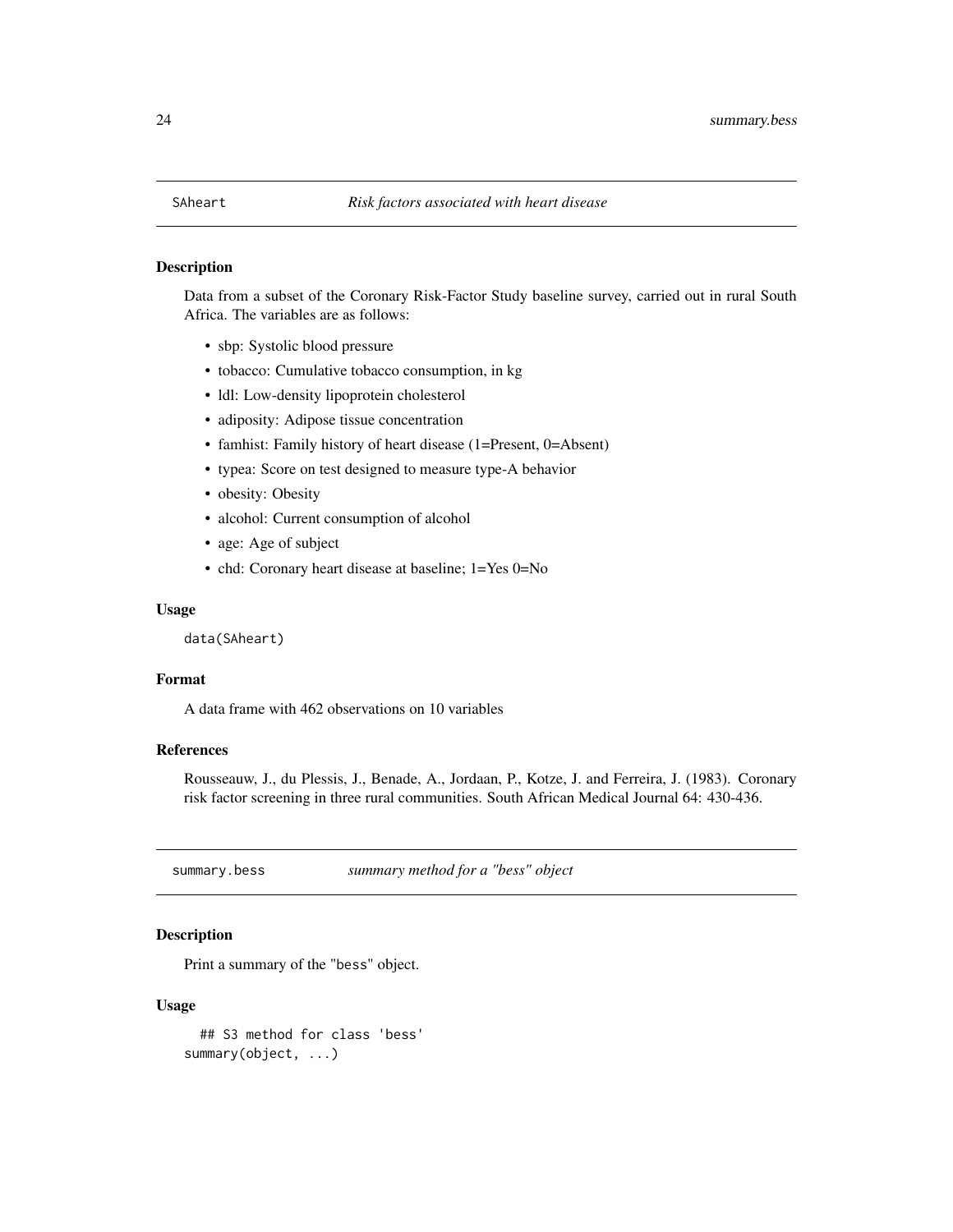#### <span id="page-24-0"></span>Arguments

| object   | a "bess" object            |
|----------|----------------------------|
| $\cdots$ | additional print arguments |

#### Author(s)

Canhong Wen, Aijun Zhang, Shijie Quan, and Xueqin Wang.

# References

Wen, C., Zhang, A., Quan, S. and Wang, X. (2020). BeSS: An R Package for Best Subset Selection in Linear, Logistic and Cox Proportional Hazards Models, *Journal of Statistical Software*, Vol. 94(4). doi:10.18637/jss.v094.i04.

# See Also

[bess](#page-2-1), [bess.one](#page-6-1)

# Examples

```
data <- gen.data(500, 20, family = "gaussian", 10, 0.2, 1)
fit <- bess(data$x, data$y, family = "gaussian")
summary(fit)
```
summary.bess.one *summary method for a "bess.one" object*

# Description

Print a summary of the "bess.one" object.

#### Usage

```
## S3 method for class 'bess.one'
summary(object, ...)
```
#### Arguments

| object                  | a "bess.one" object        |
|-------------------------|----------------------------|
| $\cdot$ $\cdot$ $\cdot$ | additional print arguments |

# Author(s)

Canhong Wen, Aijun Zhang, Shijie Quan, and Xueqin Wang.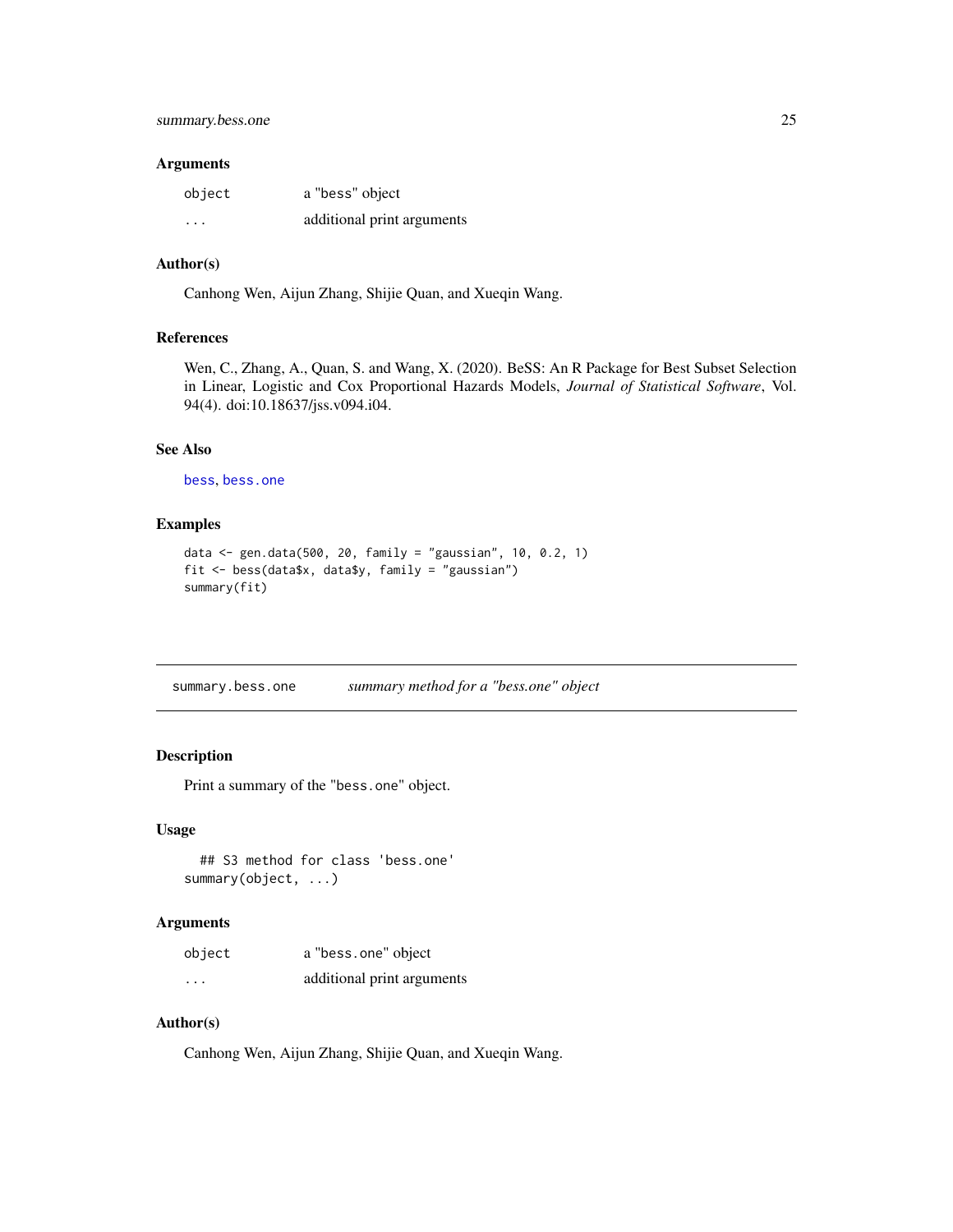# <span id="page-25-0"></span>References

Wen, C., Zhang, A., Quan, S. and Wang, X. (2020). BeSS: An R Package for Best Subset Selection in Linear, Logistic and Cox Proportional Hazards Models, *Journal of Statistical Software*, Vol. 94(4). doi:10.18637/jss.v094.i04.

#### See Also

[bess](#page-2-1), [bess.one](#page-6-1)

```
data <- gen.data(500, 20, family = "gaussian", 10, 0.2, 1)
fit <- bess.one(data$x, data$y, s = 10, family = "gaussian")
summary(fit)
```